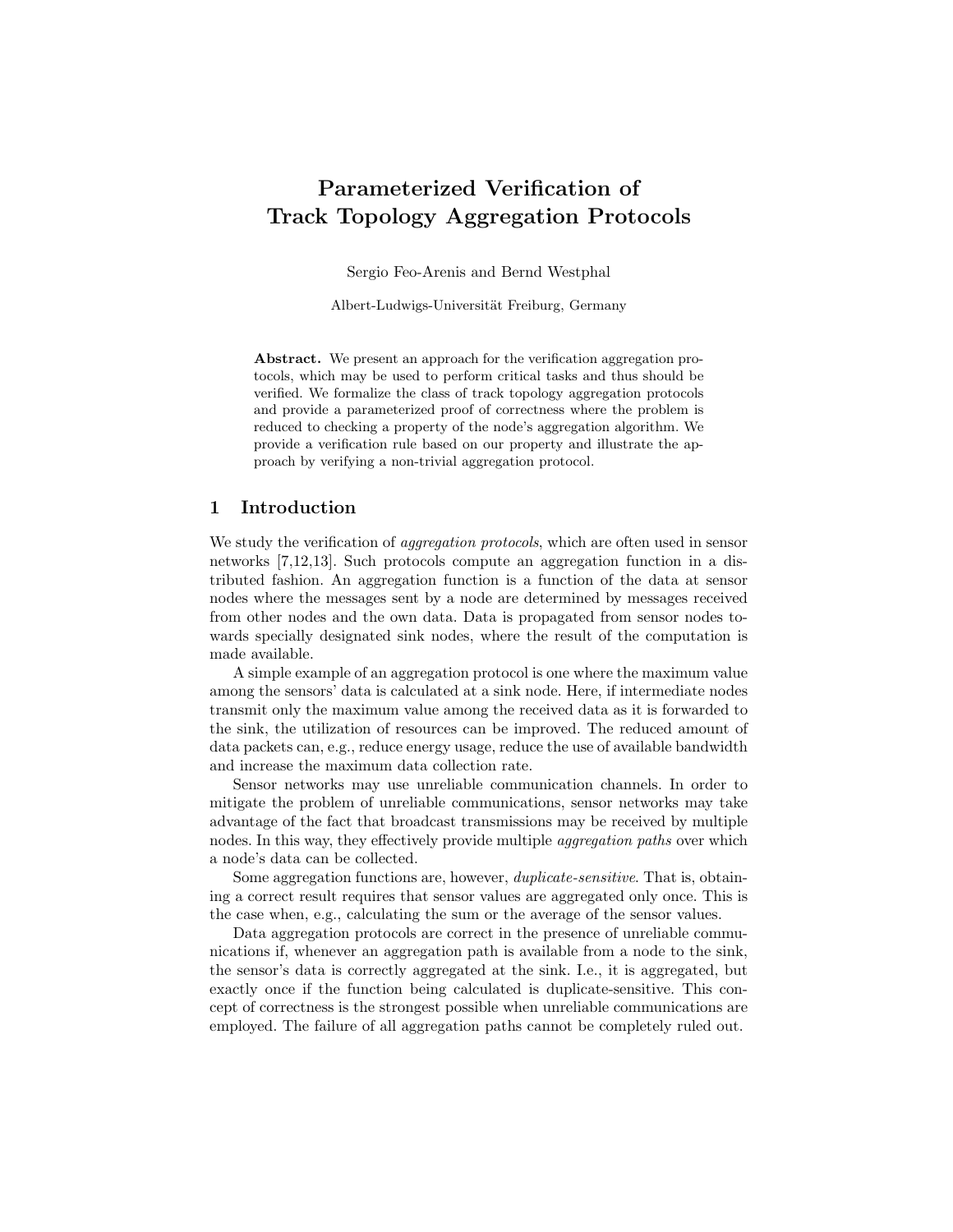

Fig. 1. Track Topology

Our goal is to provide a method to (semi-)automatically verify correctness of aggregation protocols given the implementation of the algorithm executed by network nodes. As a first approach, we concentrate on track topologies, where nodes are arranged in tracks according to their distance (in hops) to the sink, and aggregation paths traverse consecutive track boundaries as shown in Figure 1.

We study aggregation protocols for topologies that have a reliable correction infrastructure. I.e., nodes within tracks have reliable communication links that can be used to correct communication errors. This is the case for, e.g., the use of short-range directional antennas or aggregation systems where communication units have multiple transceivers.

We additionally assume a *schedule*, i.e., the sequence in which nodes perform their computations and transmit their data, such that the data from input nodes is always available at the time of executing a node's algorithm.

Even under those assumptions, verifying correctness of an aggregation protocol requires considering all possible topologies, with a possibly unbounded number of nodes. Aggregation protocols are parameterized systems and can thus not be verified by explicitly verifying all instances. The problem of parameterized verification is undecidable in general [1].

We approach the problem of verifying a specific class of aggregation protocols in this work. We make the following contributions.

- 1. We identify the class of aggregation protocols for track topologies with reliable correction infrastructure and provide a formalization as a parameterized verification problem, including the presence of link failures.
- 2. We provide a proof rule that reduces the parameterized verification problem to checking a verification condition on the nodes' algorithm and show its soundness. We thus provide an inductive invariant for the verification of track topology aggregation protocols.
- 3. We illustrate the utility of our results by applying the verification rule to a non-trivial aggregation protocol.

This work illustrates the possibility of performing parameterized verification for distributed systems with topologies that are not regular and with dynamic aspects such as node or link failures. We are able to concentrate the effort of verification on single nodes, without the need to consider topology or scheduling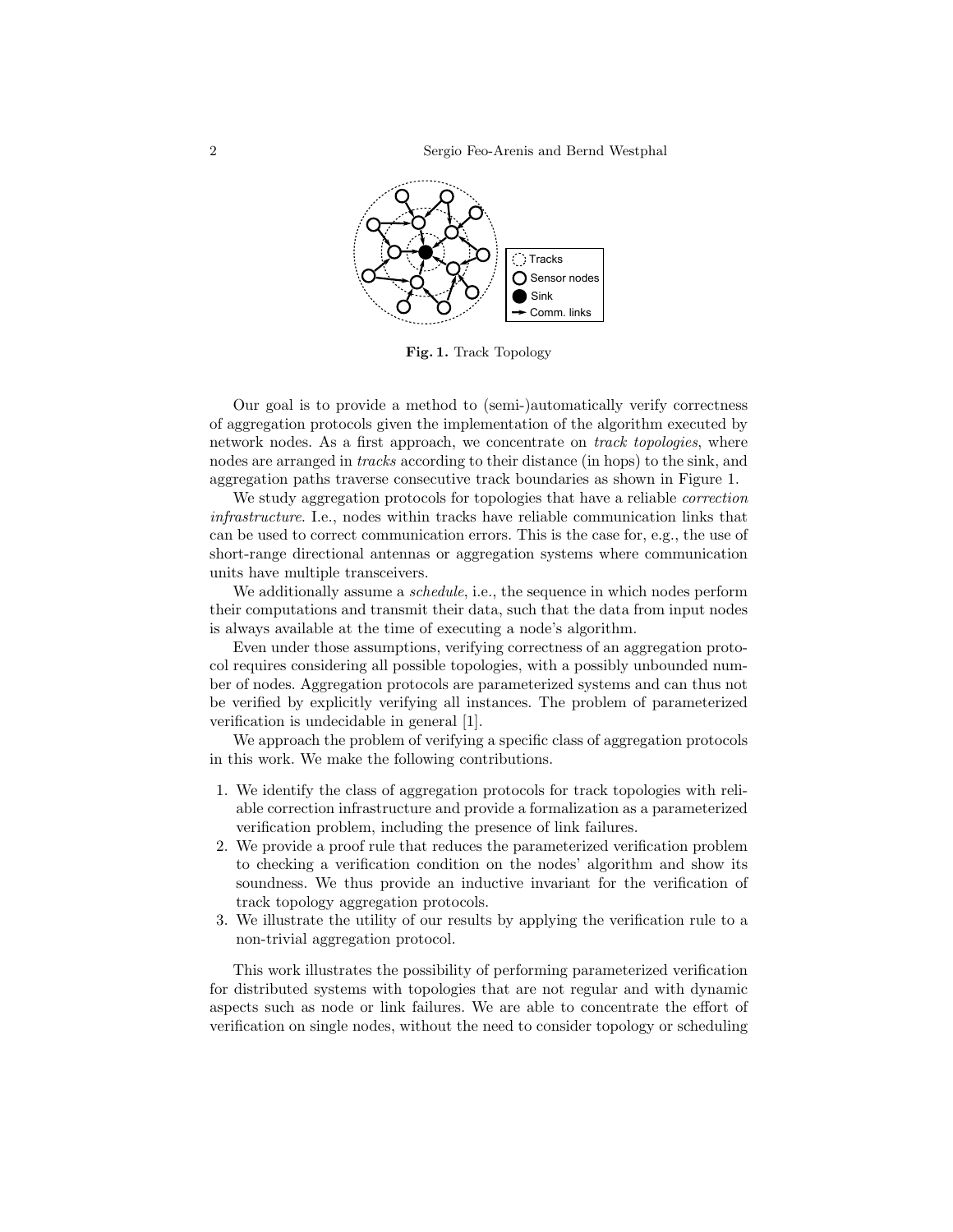issues. Our formalization could be used together with approaches such as [14] to obtain parametric proofs for such systems. Formalizing link and node reliability can provide the basis for deriving inductive invariants.

### 2 Track Topologies and Aggregation Protocols

We define the class of systems that are the subject of our verification effort. Inspired by instances seen in wireless sensor networks [7], we develop the concept of track topologies by establishing the properties that characterize them.

Definition 1. A track topology

$$
T = (N, \longrightarrow, \leadsto, V)
$$

with domain D is a finite, node-labeled, acyclic graph with nodes  $N = \{n_1, \ldots, n_k\}$ ,  $edges \longrightarrow \cup \leadsto \subseteq N \times N$ , and labeling function

$$
V: N \to \mathcal{D}
$$

which satisfies the following conditions:

- The set of nodes is partitioned into  $d \in \mathbb{N}_0$  non-empty sets  $N_0, \ldots, N_d$  called tracks. We call  $N_0$  the sink track and use track(n) to denote the number of the track to which node  $n \in N$  belongs.
	- The number d is called the depth of the topology, denoted by  $depth(T)$ .
- $−$  The relation  $→$  is called aggregation relation and connects nodes in a track with nodes in the track immediately before, *i.e.*,

$$
\forall (n, n') \in \longrightarrow \bullet \, track(n) = track(n') + 1 \tag{1}
$$

For  $(n, n') \in \longrightarrow$ , n' is called aggregator for n. A path from a node n to a node  $n' \in N_0$  is called aggregation path.

- $− The relation → consists of two disjoint relations, the primary aggregation$ relation  $PA$  and the secondary aggregation relation  $SA$ , such that  $(N, PA)$ constitutes a forest and (N, SA) is a directed, acyclic graph.
	- For  $(n, n') \in PA$  (SA), n' is called primary parent (secondary parent) of n. We introduce the abbreviation  $SA(n) = \{n' \mid (n', n) \in SA\}$  to denote the set of secondary children of n.
- The relation  $\rightsquigarrow$  is disjoint from  $\rightarrow$  and called correction relation. It connects the primary parent of a node with all of its backup parents, i.e.

$$
\forall (n, n') \in PA \ \exists n_0, n_1, \dots, n_m \ \bullet
$$
  
\n
$$
n_0 = n' \land \forall 0 \le i < m \bullet n_i \leadsto n_{i+1} \land SA(n) \subseteq \{n_0, \dots, n_m\}.
$$
\n
$$
(2)
$$

Note that due to the restriction that the aggregation relation connects only adjacent tracks,  $\rightsquigarrow$  always connects nodes in the same track.

k is called the size of T, denoted by  $|T|$ .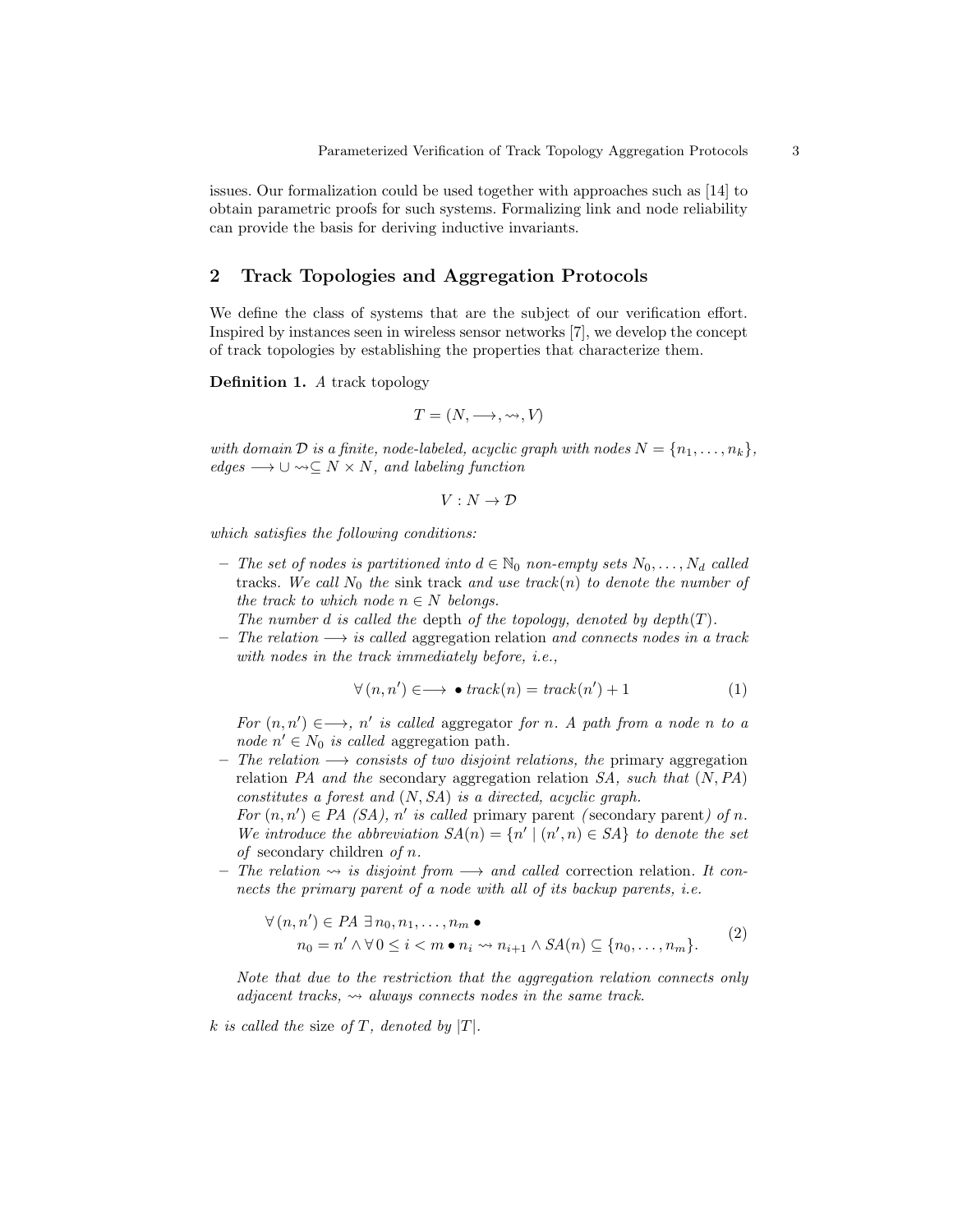An example of a track topology with primary, secondary and correction relations can be seen in Figure 2.

For our inductive proof, we require track topologies to be closed under removal of single nodes in the sink track. By allowing to remove only nodes in the sink track without outgoing correction edges, it is ensured that no correction path between a primary aggregator and the backup aggregators of some node is broken, thus preserving the property (2).

**Lemma 1.** Let  $n_0 \in N_0$  be a node from the sink track of a track topology  $T =$  $(N_0, \longrightarrow_0, \rightsquigarrow_0, V_0)$  with domain D which does not have any outgoing edges in the correction relation to any other node.

Then  $T \setminus \{n_0\} := (N, \longrightarrow, \leadsto, V)$  with

 $- N = N_0 \setminus \{n_0\}, V = V_0|_N,$ - →= { $(n, n') \in \longrightarrow_{0} | n' \neq n_{0}$ }, →= { $(n, n') \in \longrightarrow_{0} | n' \neq n_{0}$ },  $-$  track(n) = track<sub>0</sub>(n) − 1 if  $N_{0<sub>0</sub>}$  = {n<sub>0</sub>}, and track(n) = track<sub>0</sub>(n) otherwise,

is a track topology with domain D.

Whenever aggregation is performed, nodes initiate a transmission round, each transmitting their computed messages over the communication medium. In the following, we formalize unreliable communication links. We introduce an edge labeling function for the aggregation relation of a topology that indicates whether communication is successful or not during a transmission round.

**Definition 2.** A communication function of a track topology  $T = (N, \rightarrow, \rightarrow)$ , V) is an edge labeling

$$
f: (\longrightarrow) \to \mathbb{B}
$$

of the aggregation relation  $\longrightarrow$  of T where  $f(n,n') = 1$  if and only if the communication was successful between the connected nodes n and  $n'$ . We use  $F_T$  to denote the set of communication functions of T, and  $n \longrightarrow_f n'$  if and only if  $f(n, n') = 1.$ 

The value of node n is available at the sink track if and only if there exists a  $\rightarrow$ -path from n to a node in the sink track such that the communication along the path was successful according to f. We use  $V_f(n)$  to denote the value of n if the value is available at the sink track according to f and "◦" otherwise, i.e.  $V_f$ is pointwise defined as

$$
V_f(n) = \begin{cases} V(n) & , \text{ if } \exists n_0 \in N_0 \bullet n \longrightarrow_f^* n_0, \\ \circ & , \text{ otherwise.} \end{cases} \tag{3}
$$

In the following, we present the formalization of aggregation protocols and their correctness, which provides the framework necessary to develop a formal verification approach.

We observe that an aggregation protocol can be formalized as a function that maps a set of sensor values to a final aggregation value. For simplicity, and without loss of generality, we assume that the domain of the sensor values and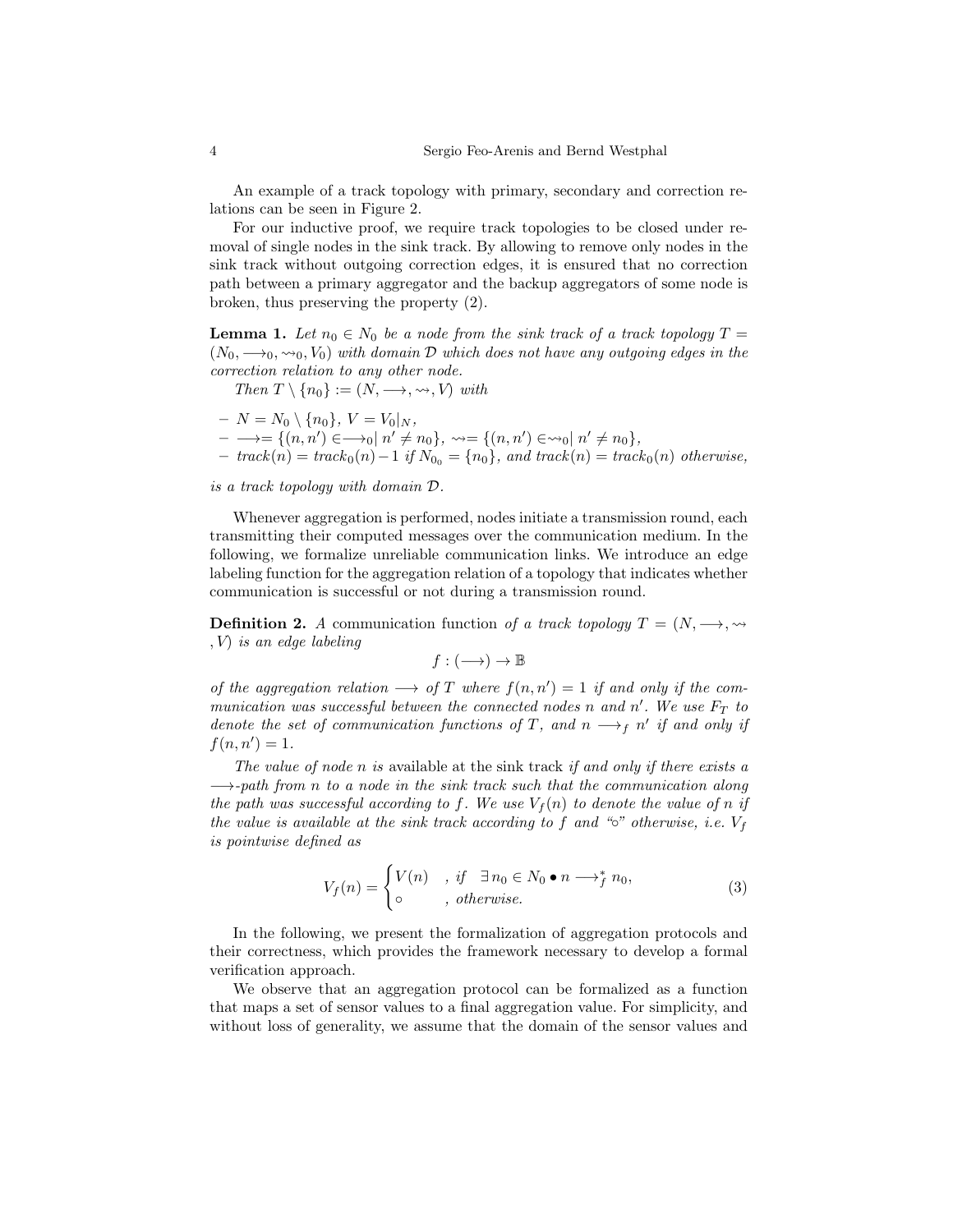that of the aggregation result are the same. In practice, complex functions may utilize different domains.

We continue by defining correctness of an aggregation protocol in the presence of unreliable communication links. For that, we formalize correctness relative to the communication function  $f$ : whenever there is a working path from a node to a sink, the data of the node should arrive (in aggregated form) at the sink.

The assumption that the correction infrastructure is reliable plays an important role. If the correction links were not reliable, then one would have to define correctness not only for working aggregation paths but also for working correction paths. We restrict our analysis to a reliable correction infrastructure. Extending it to unreliable correction links should work in a similar fashion and is the subject of future work.

**Definition 3.** Let  $\mathcal T$  be a set of track topologies with domain  $\mathcal D$  and

$$
\mathcal{P}:\mathcal{T}\times F_{\mathcal{T}}\to\mathcal{D},
$$

a track topology aggregation protocol on  $T$ , where  $F_T$  denotes the set of communication functions of the track topologies in  $\mathcal{T}$ .

Let  $A$  be a family of aggregation functions

$$
\mathcal{A}^k:\mathcal{D}_\circ^k\to\mathcal{D},
$$

over domain  $\mathcal D$  where  $k \in \mathbb N_0$  and  $\mathcal D_\circ = \mathcal D \sqcup \{\circ\}.$ 

The aggregation protocol  $P$  is called correct wrt. A if and only if, whenever the value of a node n is available to the sink track, then the data transmitted by n is aggregated exactly once by  $P$ , *i.e.* if

$$
\forall T = (N, \longrightarrow, \leadsto, V) \in \mathcal{T}, k = |N| \forall f \in F_T \bullet
$$
  

$$
\mathcal{P}(T, f) = \mathcal{A}^k \left( V_f(n_1), \dots, V_f(n_k) \right). \tag{4}
$$

Now we formally characterize the aggregation protocols that are the subject of this work. We formalize the distributed calculation of the aggregation function as an equation system over local aggregation functions that map incoming messages and additional parameters to outgoing messages. The most prominent requirement in our formalization is that correction requests are directly observable in the network transmissions, thus allowing reasoning about the consistency of the messages computed by the nodes.

**Definition 4.** Let  $\mathcal{T}$  be a set of track topologies with a domain  $\mathcal{D}$  such that  $(\mathcal{D}_{\circ}, \oplus, \circ)$  is a monoid. A track topology aggregation protocol P on T is called distributed homogeneous if and only if

– there exists a family of sets  $Msg_k$  of messages together with two families

$$
\mathscr{A}^k : Msg_k^k \to \mathcal{D}
$$

$$
\mathscr{E}^k : Msg_k^k \to 2^{ID_k}
$$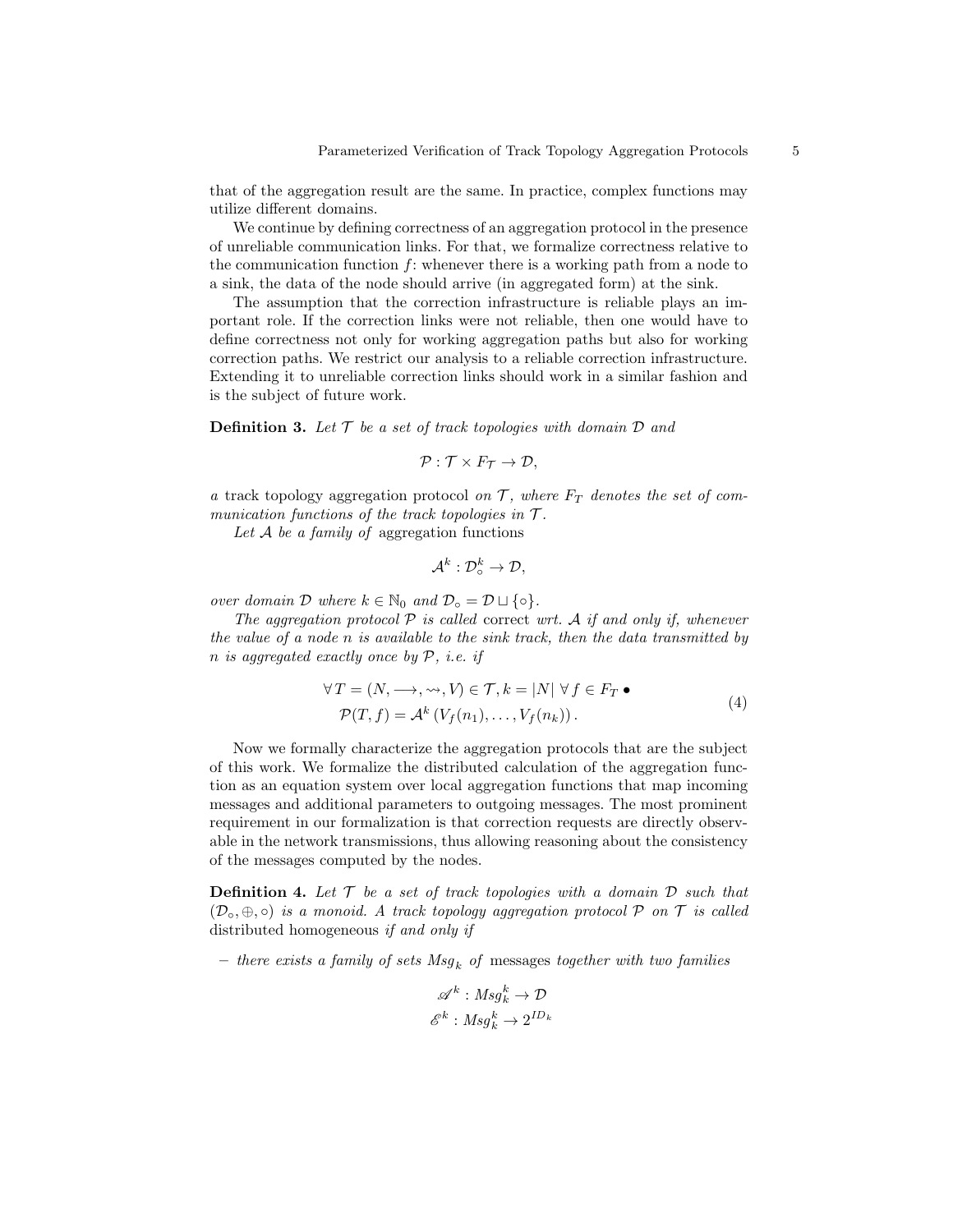of decoder functions,  $k \in \mathbb{N}_0$ ,  $ID_k = \{1, \ldots, k\}.$ 

Decoder function  $\mathscr{A}^k$  obtains the aggregation value encoded in a message and  $\mathscr{E}^k: Msg^k_k \to 2^{ID_k}$  extracts from a message the correction requests contained in that message, i.e., the set of nodes encoded in the message for which a corrective action should be taken if possible,

– there exists a family of local aggregation functions

$$
aggr^k: ID_k \times \mathcal{D} \times (ID_k \to Msg_k) \to Msg_k, k \in \mathbb{N}_0,
$$

such that, for track topology  $T = (N, \longrightarrow, \rightsquigarrow, V) \in \mathcal{T}$  and communication function  $f \in F_T$ , the aggregation result of the protocol  $P$  is the  $\oplus$ -sum of the messages emitted by the sink track, i.e.

$$
\mathcal{P}(T,f) = \bigoplus_{n_i \in N_0} \mathscr{A}(\tau_i)
$$
\n(5)

where message  $\tau_i$  of node  $n_i \in N$  in the track topology is defined by applying the local aggregation function to the identity i of the node, its value, and the set of messages relevant for  $n_i$  which have successfully been communicated according to f.

That is, the messages  $\tau_1, \ldots, \tau_k$  are the solution of the equation system

$$
\tau_1 = aggr^k(1, Vn_1, M_1) \qquad M_1 = \{i \mapsto \tau_i \mid (n_i, n_1) \in (-\rightarrow f \cup \leadsto)\}
$$
  
\n
$$
\tau_2 = aggr^k(2, Vn_2, M_2) \qquad M_2 = \{i \mapsto \tau_i \mid (n_i, n_2) \in (-\rightarrow f \cup \leadsto)\}
$$
  
\n
$$
\vdots \qquad \qquad \vdots
$$
  
\n
$$
\tau_k = aggr^k(k, Vn_k, M_k) \qquad M_k = \{i \mapsto \tau_i \mid (n_i, n_k) \in (-\rightarrow f \cup \leadsto)\}.
$$

*Note 1.* A distributed homogeneous track topology aggregation protocol  $\mathcal{P}$  with domain  $D$  is correct for track topologies with a single node in the sink track if and only if

$$
\mathscr{A}(\tau) = \mathcal{A}^k \left( V_f(n_1), \dots, V_f(n_k) \right) \tag{6}
$$

where  $\tau$  is the message emitted by the sink node.

Also note that we implicitly assume a computation sequence (or *schedule*) that ensures data availability for all nodes. That is, whenever a node starts its computations, all the input data is available. Thus, we assume that all nodes connected to a node n are scheduled to transmit their data before n.

# 3 Verification of Track Topology Aggregation Protocols

To be able to provide a parameterized proof of correctness as defined in the previous section, we require the aggregation function to be an associative operator over the aggregation domain, so that there is a correspondence between the final aggregated values and the partial values transmitted by intermediate nodes. We also require the operator to provide a neutral element to be able to aggregate sensors whose communication fails or do not have data available in a uniform fashion.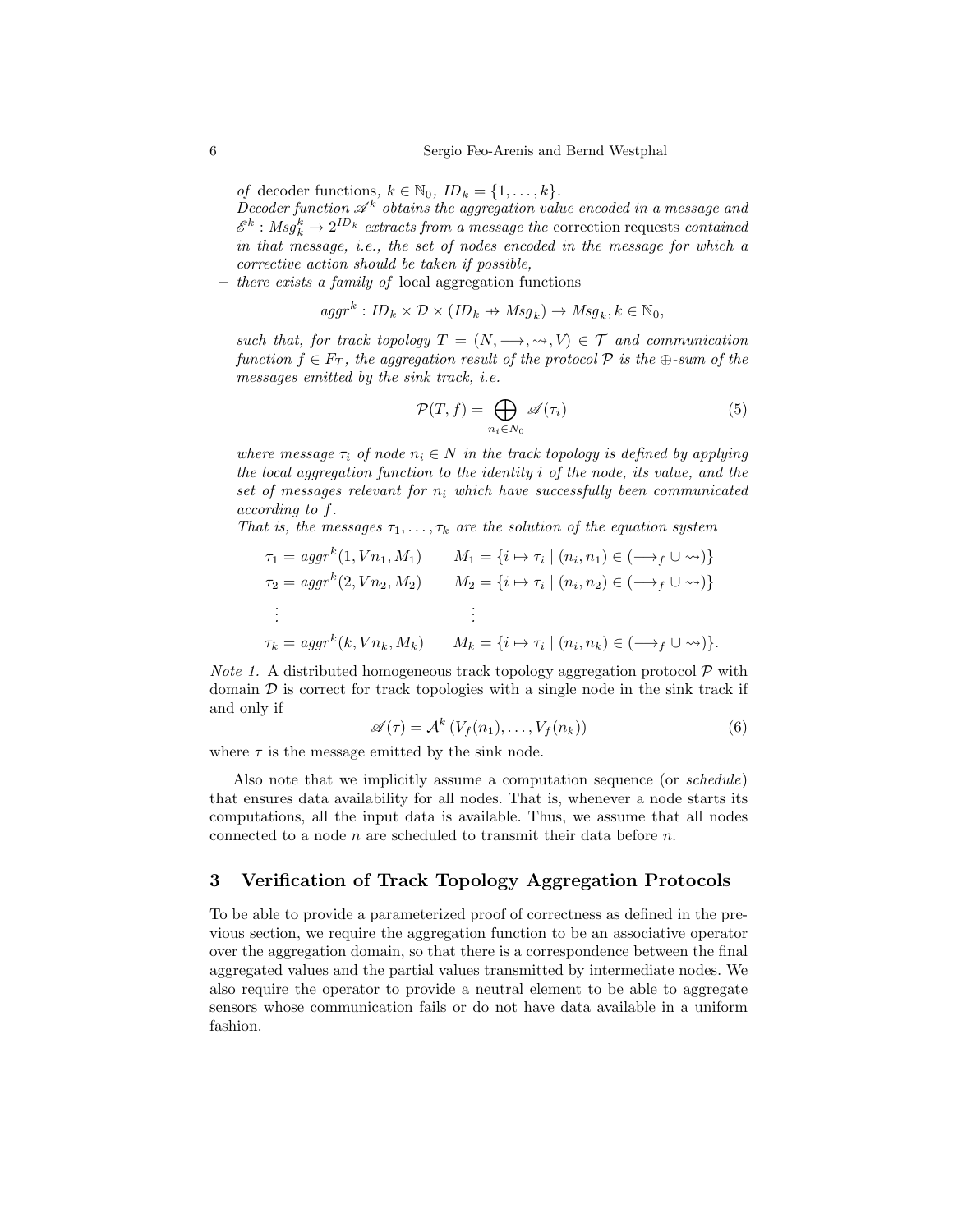**Definition 5.** A family of aggregation functions  $\mathcal{A}^k : \mathcal{D}_\circ^k \to \mathcal{D}$ ,  $k \in \mathbb{N}_0$ , over domain D is called monoidal with respect to  $(\mathcal{D}_{\circ}, \oplus, \circ)$ , if and only if  $(\mathcal{D}_{\circ}, \oplus, \circ)$ is a monoid and

$$
\forall v_1, \dots, v_k \in \mathcal{D}_\circ \bullet \mathcal{A}^k(v_1, \dots, v_k) = v_1 \oplus \dots \oplus v_k. \tag{7}
$$

Bringing together the use of correction links and the transmission of correction requests, we introduce the concept of responsibility among nodes, defined as the confluence of both the availability of another node's data and of a correction request for that node.

**Definition 6.** Let  $T = (N, \rightarrow, \rightsquigarrow, V)$  be a track topology and  $f \in F_T$  a communication function.

A node  $n' \in N$  is called responsible for node  $n \in N$ , denoted by  $n \longrightarrow_g$  $n'$ , if and only if  $n'$  is an aggregator of n, communication from n to n' was successful according to f, and communication from n to the predecessors of  $n'$ in the correction relation was not successful according to f, i.e. if

$$
n \longrightarrow_{g} n' : \iff n \longrightarrow_{f} n' \land \forall (n'',n) \in \rightsquigarrow^{+} \bullet f(n,n'') = 0
$$
 (8)

We say a node n has a working aggregation path to node  $n' \in N$  if and only if there is a sequence of responsible nodes between them, i.e., if  $n \longrightarrow_{g}^{*} n''$ .

Note that working aggregation paths are unique (if existent). Protocol correctness can then be reformulated as the property that every node correctly aggregates the data of those nodes with a working aggregation path to it.

**Lemma 2.** Let  $A$  be a monoidal aggregation function family with respect to  $(\mathcal{D}_{\circ}, \oplus, \circ)$  and P a distributed homogeneous track topology aggregation protocol on track topologies  $\mathcal T$  with domain  $\mathcal D$ .

If the message of a node  $n \in N$  encodes the  $\bigoplus$ -aggregation of the values of all nodes  $n'$  for which  $n$  is responsible, i.e. if

$$
\forall T \in \mathcal{T}, f \in F_T \,\,\forall \, i \in ID_k \bullet \mathscr{A}(\tau_i) = \bigoplus_{n \longrightarrow_{g}^{*} n_i} V(n),\tag{9}
$$

then P is correct wrt. A.

*Proof.* Let  $T \in \mathcal{T}$  be a topology of size k and  $f \in F_T$  a communication function.

Let  $n \in N$  be a node with a working aggregation path to a node  $n' \in N_0$  in the sink layer, i.e. if  $n \longrightarrow_{g}^{*} n'$ , By Definition 6, there is a path from n to n' with successful communications, i.e.  $n \longrightarrow_f^* n'$ . Thus, by Definition 2,  $V_f(n) = V(n)$ .

Let  $n \in N$  be a node with no working aggregation path to any node  $n' \in N_0$ in the sink layer. Because such a path consists of primary and backup parents which are, by Definition 1, connected by the correction relation  $\rightsquigarrow$ . Thus there would exist a unique *first* parent for each track, and therefore n would have a working aggregation path, thus the value of  $n$  is not available at the sink track. Hence, by Definition 2,  $V_f(n) = \circ$ .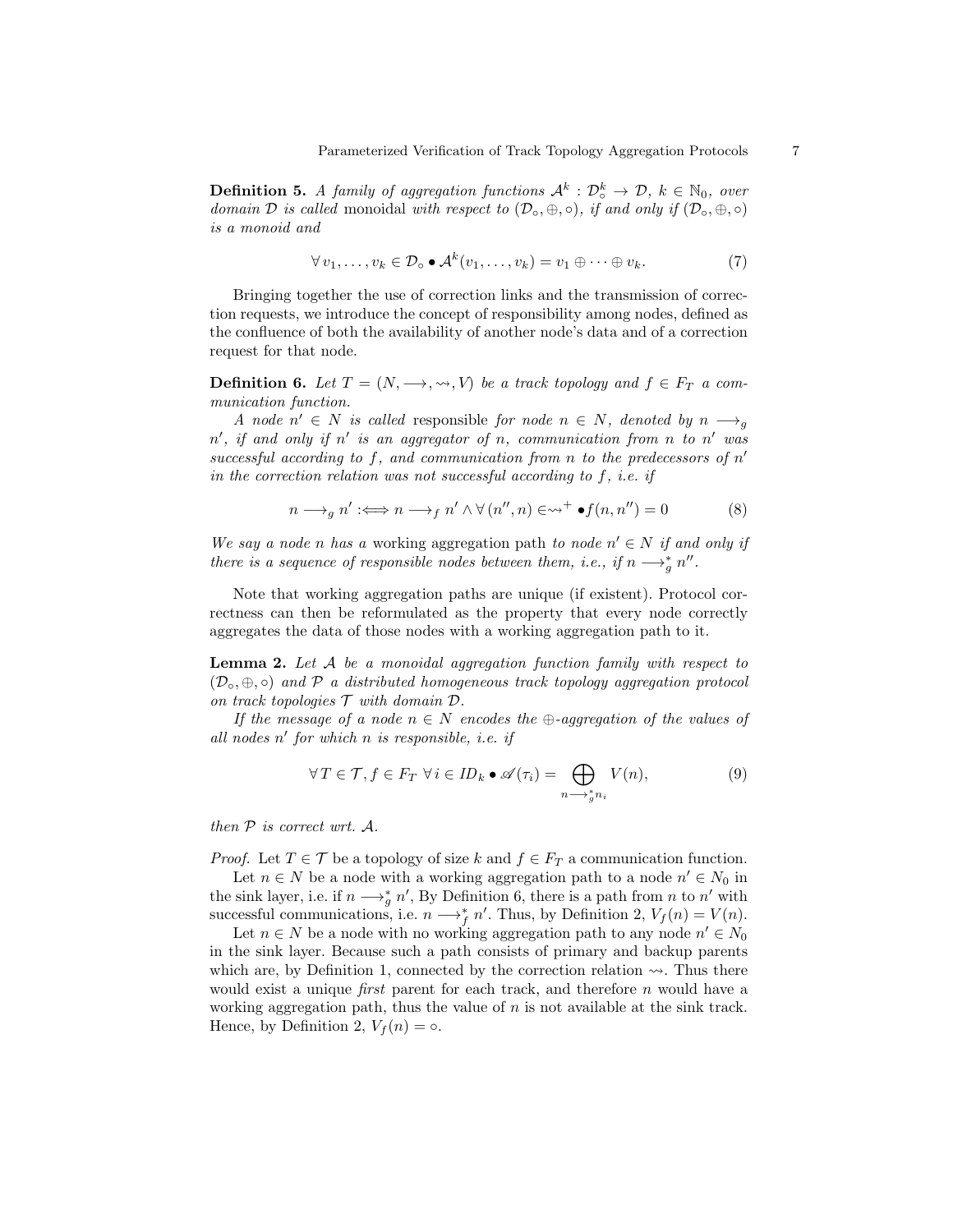By Definition 4, the premise (9), and the premise that  $A$  is monoidal we obtain

$$
\mathcal{P}(T,f) = \bigoplus_{n_i \in N_0} \bigoplus_{n \to \frac{\ast}{g}n_i} V(n) = \bigoplus_{n \in N} V_f(n) = \mathcal{A}^k(V_f(n_1), \dots, V_f(n_k)) \tag{10}
$$

thus  $P$  is correct.  $\Box$ 

Now that we stated a property local to every node in a network, we introduce an abbreviation in the style of Hoare logic to denote the satisfaction of a postcondition given some precondition. We can in this form state the verification condition that must be satisfied in order to show protocol correctness. We choose this notation given that we intend to allow the verification of the implementation of the local aggregation functions against this property using software model checking.

**Definition 7.** Let  $P$  be a distributed homogeneous track topology aggregation protocol and let  $P^k$ ,  $Q^k$  be families of formulae over id, v,  $M_{id}$ , and  $\tau_{id}$ . We write

 ${P}$  aggr  ${Q}$ 

if and only if for for each  $k \in \mathbb{N}_0$  and each valuation of id, v,  $M_{id}$  which satisfies  $P^k$ , that valuation extended by  $\tau_{id} = aggr^k(id, v, M_{id})$  satisfies  $Q^k$ .

Having provided all the prerequisites, we can now state the main theorem of this work, where we reduce protocol correctness to the verification of a local node property. Assuming that all nodes in the network execute the same implementation of the local aggregation function aggr , we claim that if the local computation at a node ensures consistent aggregation up to that node, including the transmission of consistent correction requests, then the protocol is correct. We prove the soundness of this claim inductively.

**Theorem 1.** Let  $P$  be a distributed homogeneous track topology aggregation protocol for the set  $T$  of track topologies with domain  $D$ .

If  $\{P\}$  aggr $\{Q\}$  with

$$
P^k \equiv id \in ID_k \land v = V(n_{id})
$$

and

$$
Q^{k} \equiv \mathscr{A}(\tau_{id}) = V(n_{id}) \oplus \bigoplus_{\substack{\tau_{i} \in M_{id} \\ \wedge ((n_{i}, n_{id}) \in PA \vee (i \in \mathscr{E}(M_{id}) \wedge (n_{i}, n_{id}) \in SA))}} \mathscr{A}(\tau_{i})
$$

$$
\wedge \mathscr{E}(\tau_{id}) = \{i \mid \tau_{i} \notin M_{id} \wedge (n_{i}, n_{id}) \in PA\}
$$

$$
\cup \{i \mid i \in \mathscr{E}(M_{id}) \wedge (\tau_{i} \notin M_{id} \vee (n_{i}, n_{id}) \notin \longrightarrow)\}
$$

then P is correct.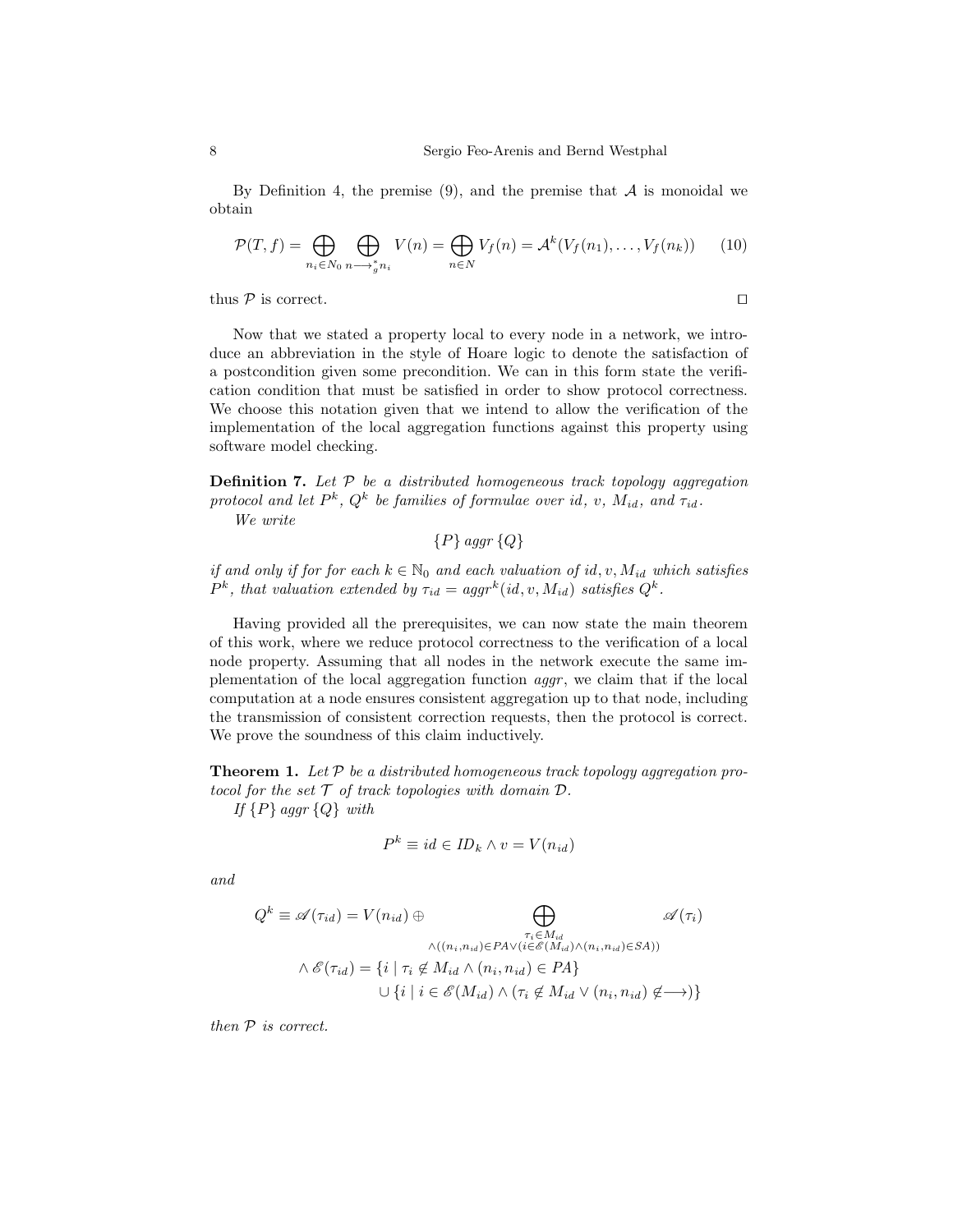Proof (sketch). We show by double induction on the depth d of topologies and the size  $\ell$  of their sink track that the set of messages emitted by the nodes according to the protocol satisfy the following properties:

- $-$  ( $\blacksquare$ ): For each node n, the emitted message comprises the aggregation of all nodes which  $n$  is (transitively) responsible for.
- $-$  ( $\bullet$ ): Correction for node  $n_j$  is initially requested by a node  $n_i$  if and only if  $n_i$  is the primary parent and there was no successful communication between the two.
- $-$  ( $\star$ ): A correction request for node  $n_j$  emitted by  $n_i$  implies that no predecessor of  $n_i$  in the correction relation was able to provide a correction.

Formally, we show

$$
\forall d \in \mathbb{N}_0, \ell \in \mathbb{N}_0 \ \forall T = (N, \longrightarrow, \leadsto, V) \in \mathcal{T} \bullet
$$
  
\n
$$
depth(T) = d \land |N_0| = \ell \implies
$$
  
\n
$$
\forall n_i \in N \bullet \mathscr{A}(\tau_i) = \bigoplus_{n \longrightarrow_{g}^{*} n_i} V(n)
$$
  
\n
$$
\land \forall j \bullet j \in \mathscr{E}(\tau_i) \setminus \mathscr{E}(M_i) \iff (n_j, n_i) \in PA \land f(n_j, n_i) = 0
$$
 (•)

$$
\wedge \forall j \in \mathcal{E}(\tau_i) \implies \forall (n', n_i) \in \mathcal{E}^*(n_j, n_i) = 1 \land f(n_j, n_i) = 0 \quad (\blacktriangleright)
$$
  
 
$$
\wedge \forall j \in \mathcal{E}(\tau_i) \implies \forall (n', n_i) \in \sim^* \blacktriangleleft n_j \longrightarrow n' \implies f(n_j, n') = 0. \quad (\blacktriangleleft)
$$

Then  $(\blacksquare)$  in particular implies (9), thus  $P$  is correct by Lemma 2.  $\square$ 

Discussion The theorem presented allows us to eliminate most sources of infiniteness from the parameterized correctness proof for the studied protocols. Taking advantage of the fact that nodes have only local knowledge of the state of the system and the topology, we are able to implicitly profit from the resulting local symmetry of irregular networks.

The resulting verification problem is one where the system parameter  $k$  remains as a variable, and can thus be treated symbolically by verification tools. Alternatively, even a bounded correctness proof (up to some maximum size) can be provided by explicit model checking, provided that the data types used in the implementation are finite.

Developers of aggregation protocols can profit from the inductive proof provided. They can concentrate on verifying their particular implementations against our verification condition; a process that is less involved than providing a complete proof.

Some implicit assumptions were taken into account. We considered a single aggregation round, where nodes transmit only once. We thus assume that nodes are memoryless between aggregation rounds. This has, nonetheless, an advantage: systems are allowed to dynamically change their topology between aggregation rounds.

#### 4 Case Study

We analyze the ridesharing protocol [9,10], proposed for use in DARPA's satellite cluster system F6 [3]. Nodes are arranged in tracks and reliability in the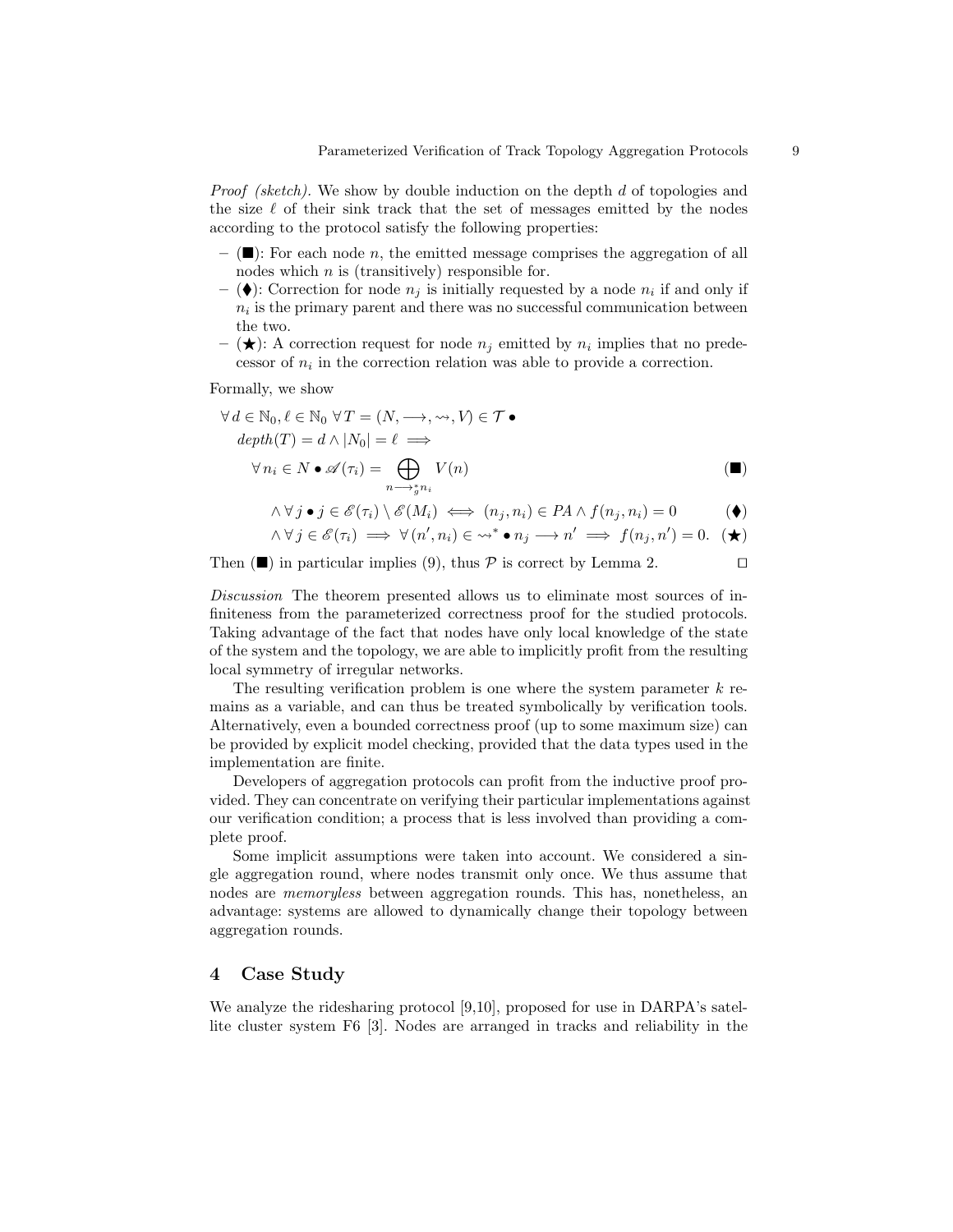

Fig. 2. Ridesharing topology

presence of failing communication links is improved by coordinating corrective actions between nodes. We concentrate on a variant of the ridesharing protocol with reliable correction links. An initial attempt of the verification of the ridesharing protocol without considering the aggregation function, but the participation vector is presented in [8], for self-containment, we recall the protocol description here.

The goal of the protocol is to aggregate the readings of sensor arranged in a track graph towards a single, specially designated node called sink. Except from the sink, every node has one assigned parent (the main parent), which is responsible for aggregating its data. Additionally, other nodes in communication range are designated as fail-over aggregators (the backup parents) in case the communication between a node and its main parent fails.

The possible data paths from sensors to the sink form a directed, acyclic graph (DAG) with multiple paths through the track graph (See Fig. 2). Primary and backup edges are between adjacent tracks. There are also side edges within the same track. A side edge points to a node from its side parent. The main edges form a spanning tree with the sink as root.

Main parents transmit correction requests if the communication to their children fails. Those requests are relayed by the track nodes towards the backup parents connected to them using the reliable side links. If a backup parent receives a correction request for a backup child, and the data is available, it aggregates the data and stops propagating the error correction request.

We show the aggregation algorithm as proposed in [10] (see Algorithm 1). Each node in a given ridesharing topology has a unique identity. Input id gives the identity of the node and PC , BC , SP are the sets of primary children, backup children, and side parents of the node respectively. Input  $v$  gives the current sensor reading and rcv the messages received by id. The algorithm computes the message to be sent by  $id$ , given  $v$  and  $rcv$ .

Nodes transmit triples  $\langle A, P, E \rangle$  with the accumulated sensor value A and two control boolean vectors of length  $|N|$ . The *participation vector*  $P$  indicates for each node whether its value is included in  $A$  and the *error vector*  $E$  indicates at each position, whether correction is required for the node at that position.

Aggregation starts by initializing  $A$  with zero and  $P$  and  $E$  with all zeroes. If node *id* has sensor data, it is aggregated to  $A$  and  $P$  is updated accordingly.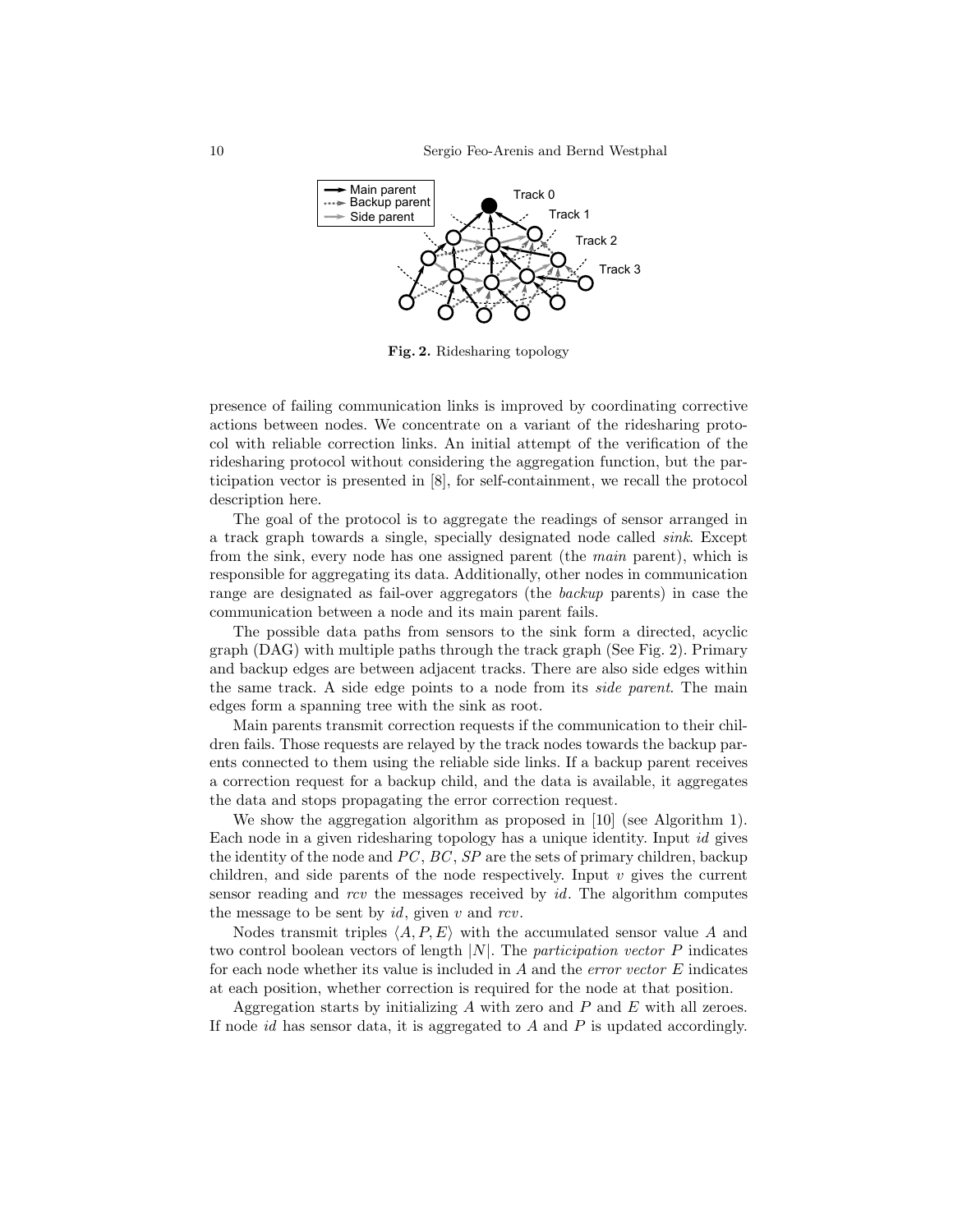Algorithm 1: The *ridesharing* aggregation algorithm. [10]

| <b>input</b> : id, PC, BC, SP, v, rcv                          |                                   |
|----------------------------------------------------------------|-----------------------------------|
| $A := 0$ ; $P := \overline{0}$ ; $E := \overline{0}$ ;         |                                   |
| if $v \neq NULL$ then $\{ A := A + v : P(id) := 1 \}$ ;        | // Aggregate local sensor reading |
| $E := rev[SP]$ ;                                               |                                   |
| foreach $c \in PC \cup BC$ do                                  |                                   |
| if $rcv[c] \neq undefined$ then                                |                                   |
| if $c \in PA \vee (c \in SA \wedge E[c] = 1)$ then             | // Aggregate received values      |
| $(A_c, P_c) := rev[c]; A := A + A_c; P := P   P_c; E[c] := 0;$ |                                   |
| end                                                            |                                   |
| else if $c \in PC$ then                                        | // Request error correction       |
| $E[c] := 1;$                                                   |                                   |
| end                                                            |                                   |
| end                                                            |                                   |
| return $(A, P, E)$ ;                                           |                                   |

We use  $rcv[SP]$  to denote the bit-wise disjunction of the error vectors received from id's side parents. Then, E comprises all requests for corrections. In the loop, the received messages from *id*'s children are processed: if *id* received the message from  $c$  and if  $c$  is a primary child or a backup child with a pending request for correction in  $E$  then  $c$ 's data is aggregated, i.e.  $A$  is updated and the  $P$  vector becomes the disjunction of the incoming  $P$  vectors. If id did not receive the message from primary child  $c$ , it flags a request for the correction of c and leaves A and P unchanged.

### 4.1 Verification of the Ridesharing Protocol

We show how the ridesharing protocol fits into the framework presented in Section 2. First, we show that the topologies used are track topologies.

- The set of nodes  $N = \{n_1, \ldots, n_k\}$  is the set of nodes present in a ridesharing topology, there is a single sink node in the sink track  $N_0 = \{n_k\},\$
- The main parent relation is the primary aggregation relation PA. It connects nodes between adjacent tracks and forms a tree with  $n_k$  as root.
- $-$  The backup parent relation is the secondary aggregation relation  $SA$ . It forms an acyclic directed graph (N, SA).
- The side parent relation is the correction relation  $\rightsquigarrow$ . It connects nodes sequentially.
- The track function can be defined with respect to  $PA$  since it forms a spanning tree:

$$
track(n) = \begin{cases} 0 & \text{if } \nexists (n, n') \in PA \\ \ntrack(n') + 1 & \text{if } \exists (n, n') \in PA \n\end{cases}
$$

– each node  $n_i$  has access to its sensor value  $v_i$  from the domain  $\mathcal D$  of bounded integers, if the sensor does not have a value,  $v_i = 0$  is used. Thus the labeling function is defined as:  $V = \{n_i \mapsto v_i \mid 1 \le i \le k\}.$ 

Second, we show that the protocol is distributed homogeneous.

– The domain is the type of the sensor readings, we assume it to be bounded integer numbers:  $\mathcal{D} = \{-2^n, \ldots, 2^n - 1\}$  for some positive integer *n*.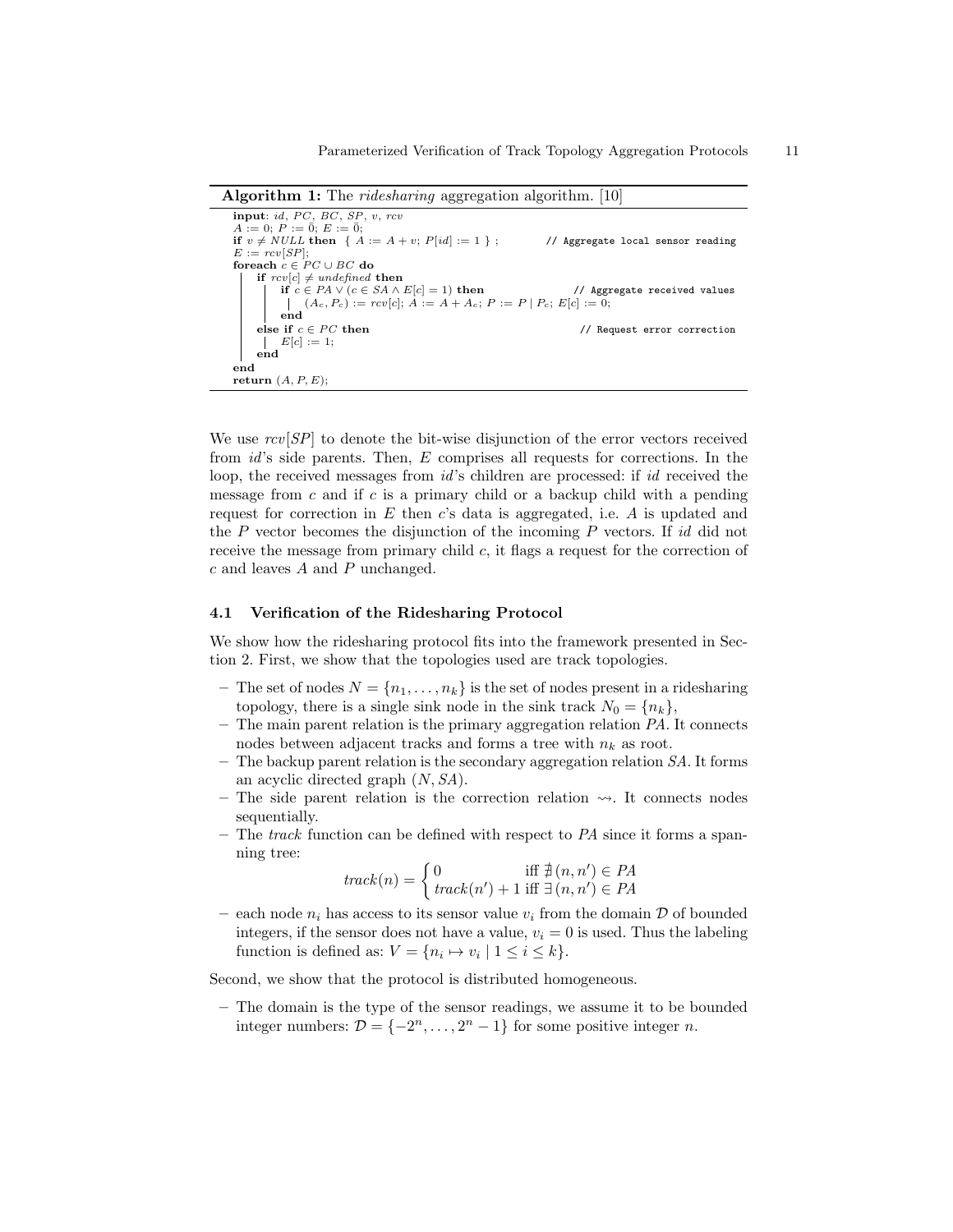#### 12 Sergio Feo-Arenis and Bernd Westphal

- The aggregation operator is the sum operator. I.e.,  $\oplus = +$ .
- The domain, aggregation operator and neutral element  $(\mathcal{D}, +, 0)$  form a monoid. Thus the aggregation function  $\mathcal{A}^k(v_1,\ldots,v_k) = v_1 + \cdots + v_k$  is monoidal.
- The set of messages is the set of transmissions of the nodes  $\tau_i = \langle A_i, P_i, E_i \rangle$ where  $A_i, P_i, E_i$  are the values calculated by *ridesharing* at node *i*. Thus,  $Msg_k = \mathcal{D} \times \mathbb{B}^k \times \mathbb{B}^k$ .
- The value decoder function reads the aggregation value directly from a message, i.e.,  $\mathscr{A}(\tau_i) = A_i$ . The correction requests can also be read directly from the transmitted messages:  $\mathscr{E}(\tau_i) = \{j \in ID_k \mid E_i[j] = 1\}.$
- The local aggregation function is Algorithm 1. I.e.,

$$
aggr^k(i, v, M) = ridesharing(i, PA(i), SA(i), SP(i), v, M)
$$

where  $PA(i) = \{j \in ID_k \mid (j,i) \in PA\}$ .  $SA(i)$  and  $SP(i)$  are defined analogously w.r.t. SA and  $\rightsquigarrow$ . M is defined with respect to a communication function as in Def. 4.

We can thus apply the verification theorem to the ridesharing protocol. It is left to verify whether the formula

$$
{P}{}\\rightleftaring(i, PA(i), SA(i), \rightsquigarrow (i), v, M) {Q}
$$

is valid for P and Q as defined in Theorem 1.

To that end, we developed a model including our formalization from Sec. 2 using Boogie [2]. The topology and communication functions are represented by axioms. Additional axioms represent the properties of the system analyzed. The aggregation algorithm is input directly in imperative form by representing boolean arrays as functions of type  $array: N \rightarrow \mathbb{B}$ . Instead of bounded integers, we used unbounded integers to simplify the model, thus introducing the assumption that the actual data types used in an implementation are enough to accommodate the aggregation values without overflowing. Simple invariants for the loop in the algorithm were necessary: framing conditions for the loop variables and the fact that consistency is preserved across iterations of the loop was sufficient. P and Q were expressed in terms of the protocol variables and used as pre- and postconditions of the algorithm respectively<sup>1</sup>.

The verification took 1.05 seconds to verify 35 partial verification conditions (including sanity checks), while using approximately 13 MB of memory. Boogie was able to show that the verifications conditions are all valid. We thus have shown correctness of the ridesharing protocol with reliable side links.

Discussion. Due to the symbolic representation of the parametric set of nodes, the theorem prover used by Boogie requires only a finite number of cases to show the validity of the generated verification conditions fully automatically.

<sup>&</sup>lt;sup>1</sup> Model available at http://www.informatik.uni-freiburg.de/~arenis/forte13/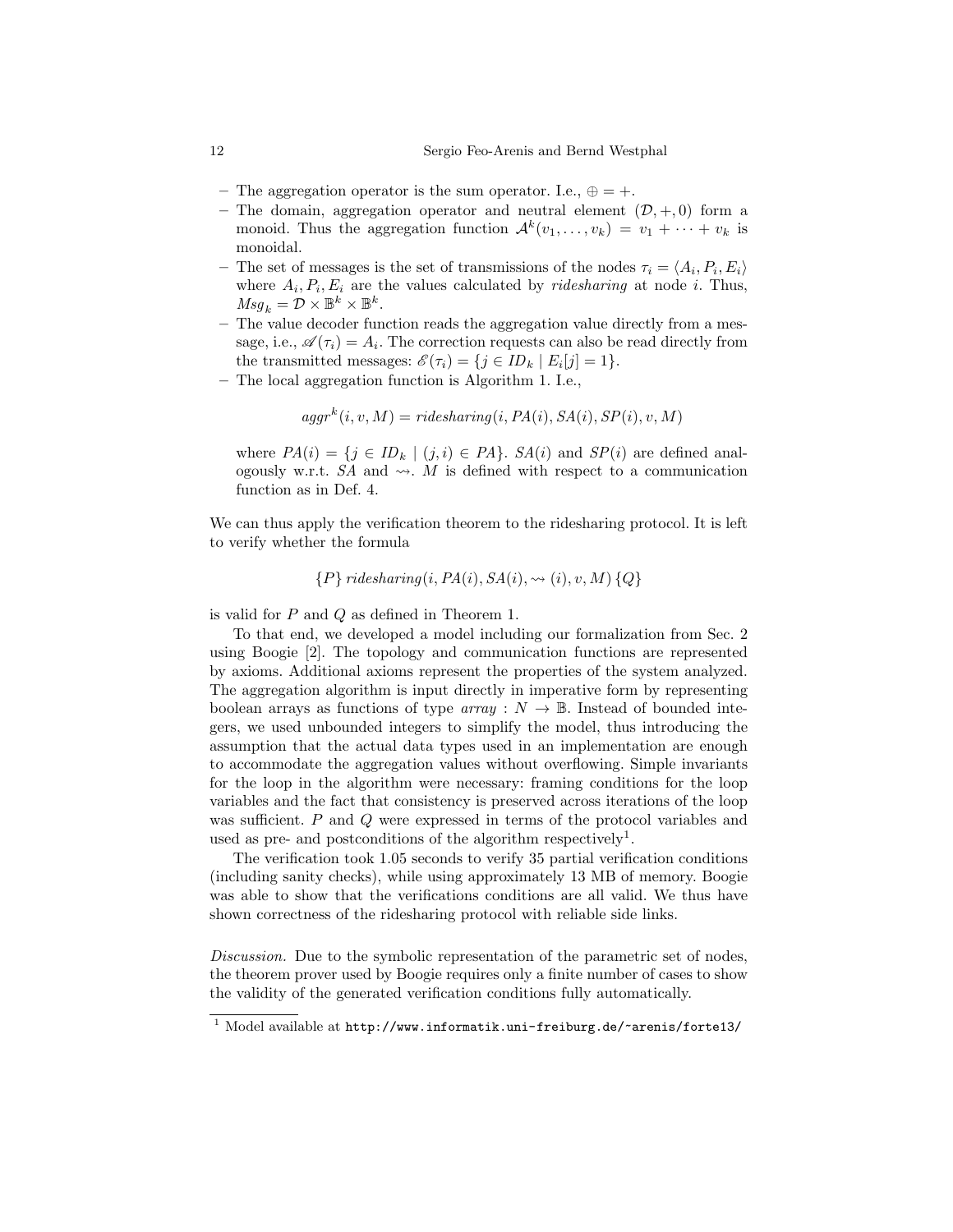Thanks to the result that the ridesharing protocol is correct, in the sense of Definition 3, a reliability measure can be simply computed from the failure probability of the inter-track radio links as follows:

Let  $p(n_i, n_j)$  be the probability of node  $n_j$  successfully receiving the transmission of a connected node  $n_i$ . The probability of the data of some node n being successfully aggregated is then equal to the probability of all links in each possible aggregation path failing:

$$
1 - \prod_{\pi \in paths(n)} \left( 1 - \prod_{1 \leq j < |\pi|} p\left(\pi[j], \pi[j+1]\right) \right)
$$

where  $paths(n)$  are the sequences  $\pi = n_1, \ldots, n_m$  of nodes starting at node n, connected by the aggregation relation and ending in the sink node. The length  $|\pi| = m$ . The expression  $\pi[i]$  refers to the *i*-th node on the path  $\pi$ .

If all links have the same success probability  $p$ , then the probability of a node  $n$  in track t successfully being aggregated at the sink simplifies to

$$
1 - \left(1 - p^{track(n)}\right)^{|paths(n)|}
$$

assuming that link failures are independent.

These results thus reduce the need to use simulation tools to determine the overall reliability of the ridesharing protocol.

#### 5 Related Work

The parameterized analysis of safety properties is undecidable in the general case [1]. The problem of verifying properties for parameterized systems has been approached by several authors. We discuss a few that we feel are the closest to our line of work.

We can best situate our work in the line of work of Namjoshi et al. [14] for the verification of irregular networks. Although we concentrate on asynchronous systems, the verification condition presented in this work can be viewed as a particular case of an inductive, compositional invariant, though used in the context of irregular networks with dynamic links. We ensure the local symmetry of aggregation networks with redundancy by explicitly considering three types of edges and restricting the analysis to systems where inter-node communication occurs after computation, without interleaving. We enrich the computation model by explicitly including the network dynamic as part of the system state.

The particular problem of network dynamic in the form of link and node failures has been the subject of recent efforts [5]. We present an instance of verification of broadcast networks with link unreliability, which can simulate node failures, for the special case of aggregation protocols.

The method of "network grammars" [4], where regular families of networks are described using context-free grammars is used to verify parameterized systems by using abstraction. Several model checking problems are derived, which,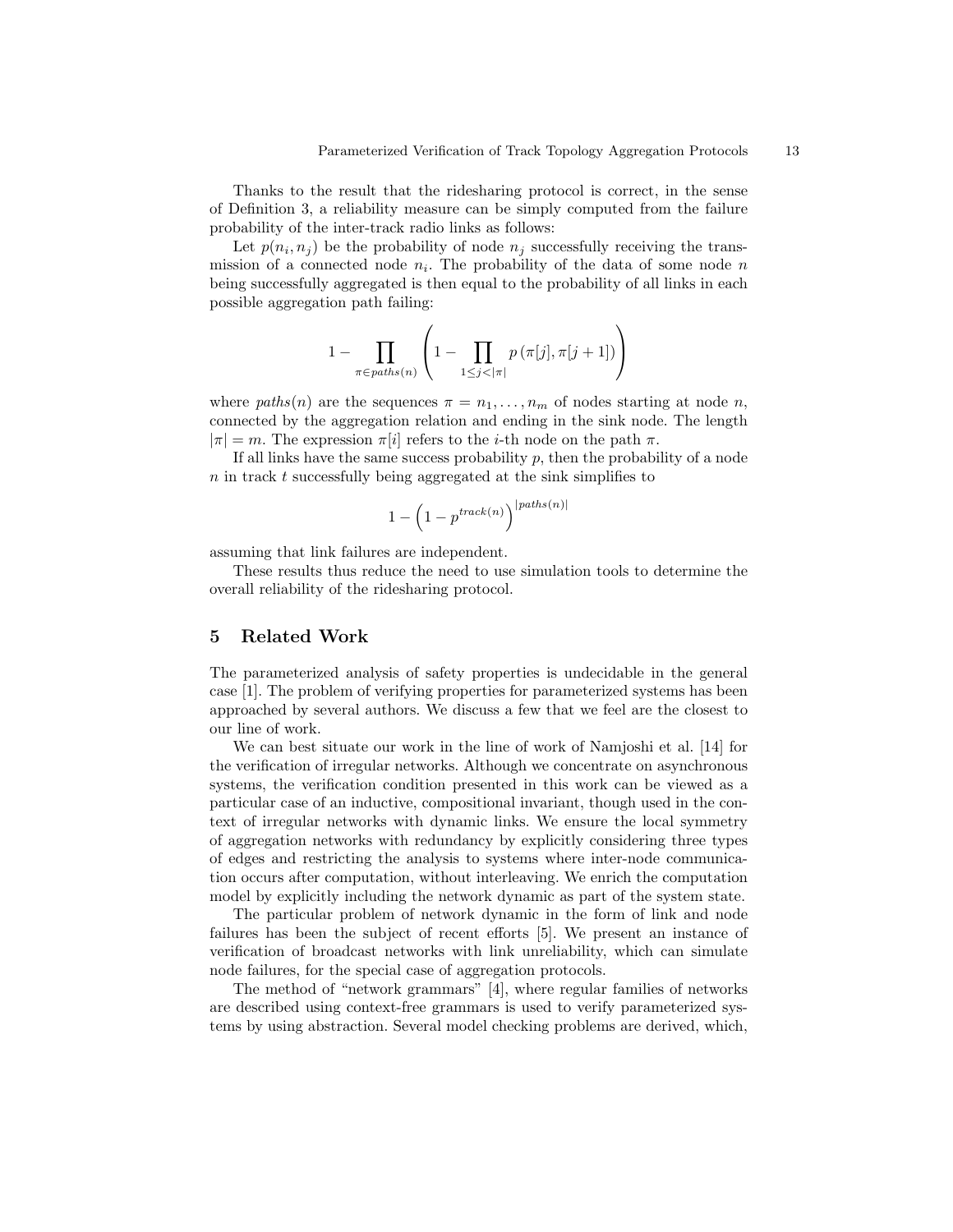if solved, deliver a proof of correctness. We do not explicitly perform any kind of abstraction on the states of the local aggregation programs, leaving that possibility open for the method used to establish the satisfaction of our verification condition.

Similar methods rely on finding so called network invariants [11,15], overapproximations of the sets of reachable states of the systems, and proving that they imply the property being verified. The focus lies on automatically finding those invariants through model checking. We distance ourselves from the automatic finding of invariants and perform explicit induction using a fixed invariant, delivering a proof rule for the class of aggregation protocols with irregular topology. Explicit induction has been also used for the verification of regular networks [6].

The systems we consider in this work are asynchronous systems where computation steps of network components are considered atomic. The systems could be, however, considered as an instance of bounded-data parameterized systems in the sense of [15].

This work is a follow-up of the initial analysis of the protocol from our case study [8]. We improve the analysis by extending it to the use of arbitrary duplicate-sensitive aggregation functions, eliminating the need for the explicit transmission of a vector of aggregated nodes. Here, we provide a complete, formal inductive proof and, as a result, simplify the resulting verification conditions. The software model checking step of the verification is thus simplified, improving the chances of obtaining a verification problem within the capabilities of current software verification tools.

#### 6 Conclusions

We have presented an inductive, parameterized proof of correctness for track topology aggregation protocols. We reduce the problem to the verification of a single verification consistency condition on the nodes' aggregation algorithm, which can be automatically checked using state of the art software verification tools.

We identify a class of aggregation protocols that allows us to illustrate the feasibility of reducing the verification of parameterized, asynchronous systems with irregular topologies and dynamic link (and thus node) reliability to establishing local consistency properties.

Possible directions for future work are the relaxation of the constraints for the systems verified –to enlarge the class of systems covered–, such as the reliability of the correction infrastructure and the acyclicity of some of the node connection relations.

Additionally, the use of our verification conditions as a template for the automatic generation of inductive node invariants can be explored, such that given decoding functions for a protocol messages, the verification task is further automated.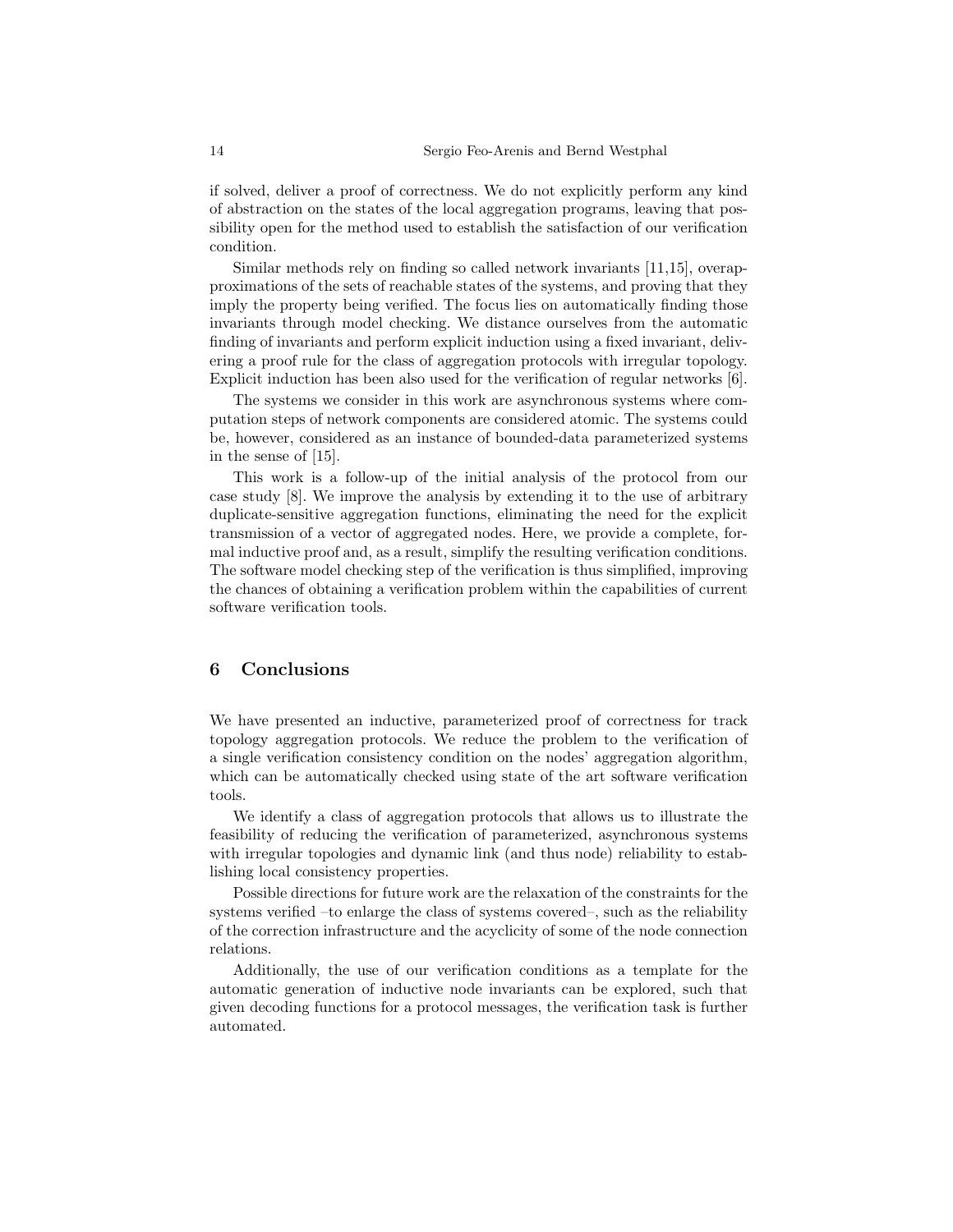Finally, criteria for the decidability of the resulting verification problem can be studied. This would lead to the identification of a decidable class of parameterized systems.

# References

- 1. Apt, K.R., Kozen, D.: Limits for automatic verification of finite-state concurrent systems. Inf. Process. Lett. 22(6), 307–309 (1986)
- 2. Barnett, M., Chang, B.Y.E., DeLine, R., Jacobs, B., Leino, K.R.M.: Boogie: A modular reusable verifier for object-oriented programs. In: de Boer, F.S., Bonsangue, M.M., Graf, S., de Roever, W.P. (eds.) FMCO. LNCS, vol. 4111, pp. 364–387. Springer (2005)
- 3. Brown, O., Eremenko, P.: The value proposition for Fractionated space architectures. In: AIAA Space 2006. No. 7506, AIAA (2006)
- 4. Clarke, E.M., Grumberg, O., Jha, S.: Verifying parameterized networks. ACM Trans. Program. Lang. Syst. 19(5), 726–750 (1997)
- 5. Delzanno, G., Sangnier, A., Zavattaro, G.: Verification of ad hoc networks with node and communication failures. In: Giese, H., Rosu, G. (eds.) FMOODS/FORTE. LNCS, vol. 7273, pp. 235–250. Springer (2012)
- 6. Emerson, E.A., Namjoshi, K.S.: On reasoning about rings. Int. J. Found. Comput. Sci. 14(4), 527–550 (2003)
- 7. Feng, J., Eager, D.L., Makaroff, D.J.: Aggregation protocols for high rate, low delay data collection in sensor networks. In: Fratta, L., Schulzrinne, H., Takahashi, Y., Spaniol, O. (eds.) Networking. LNCS, vol. 5550, pp. 26–39. Springer (2009)
- 8. Feo-Arenis, S., Westphal, B.: Formal verification of a parameterized data aggregation protocol. In: Brat, G., Rungta, N., Venet, A. (eds.) NASA Formal Methods. LNCS, vol. 7871, pp. 428–434. Springer (2013)
- 9. Gobriel, S., Khattab, S., Mossé, D., Brustoloni, J., Melhem, R.: Ridesharing: Fault tolerant aggregation in sensor networks using corrective actions. In: IEEE Communications Society Conference on Sensor, Mesh and Ad Hoc Communications and Networks. pp. 595–604 (2006)
- 10. Iskander, M.K., Lee, A.J., et al.: Privacy and robustness for data aggregation in wireless sensor networks. In: 17th ACM conference on Computer and communications security. pp. 699–701. ACM (2010)
- 11. Kesten, Y., Pnueli, A., Shahar, E., Zuck, L.D.: Network invariants in action. In: Brim, L., Jancar, P., Kretínský, M., Kucera, A. (eds.) CONCUR. LNCS, vol. 2421, pp. 101–115. Springer (2002)
- 12. Liu, M., Gong, H.G., Mao, Y.C., Chen, L.J., Xie, L.: A distributed energy-efficient data gathering and aggregation protocol for wireless sensor networks. Journal of Software 16(12), 2106–2116 (2005)
- 13. Montresor, A., Jelasity, M., Babaoglu, O.: Robust aggregation protocols for largescale overlay networks. In: Dependable Systems and Networks, 2004 International Conference on. pp. 19–28. IEEE (2004)
- 14. Namjoshi, K.S., Trefler, R.J.: Uncovering symmetries in irregular process networks. In: Giacobazzi, R., Berdine, J., Mastroeni, I. (eds.) VMCAI. LNCS, vol. 7737, pp. 496–514. Springer (2013)
- 15. Pnueli, A., Ruah, S., Zuck, L.D.: Automatic deductive verification with invisible invariants. In: Margaria, T., Yi, W. (eds.) TACAS. LNCS, vol. 2031, pp. 82–97. Springer (2001)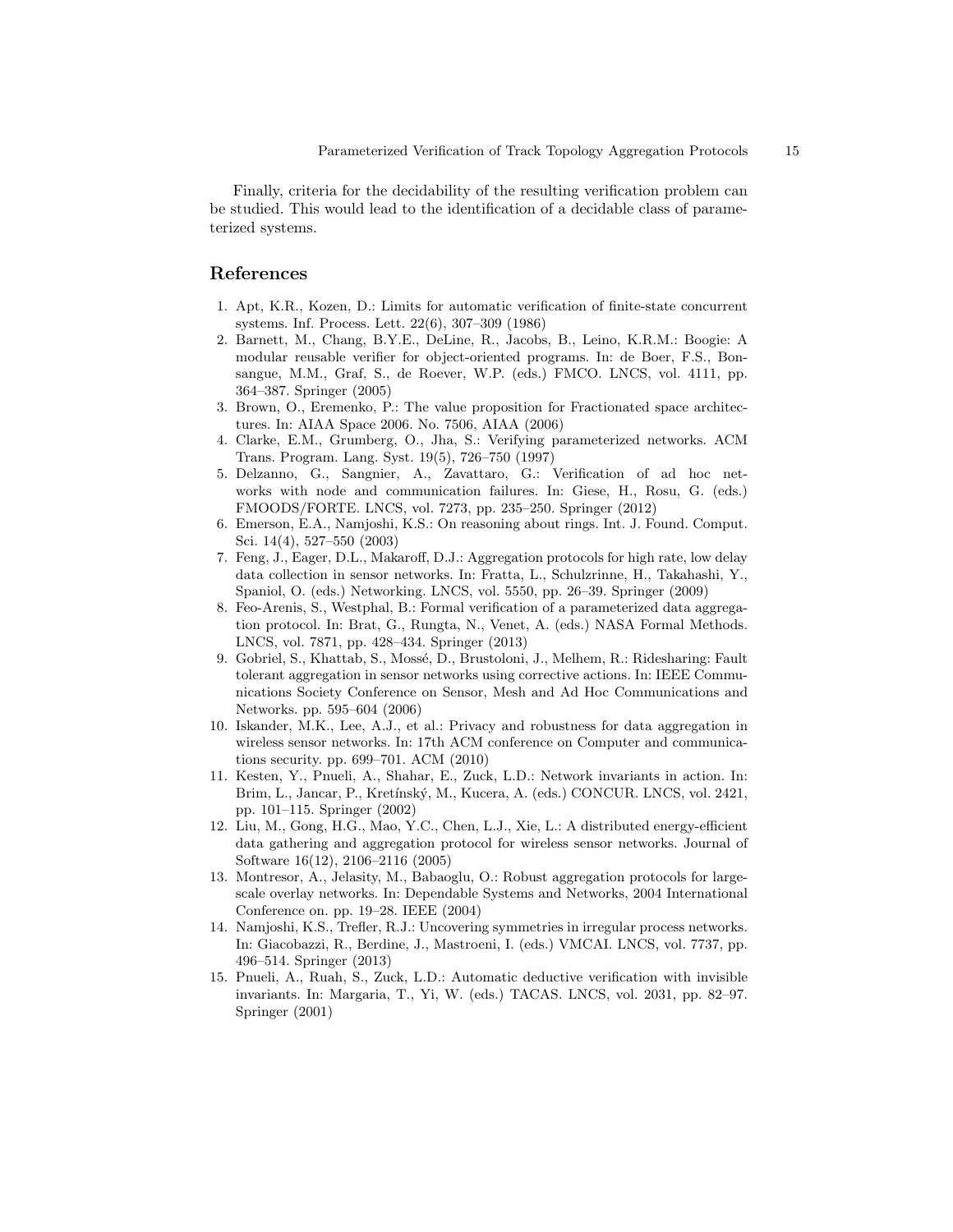# A Proof of Theorem 1

Proof. We show

∀ d ∈ N0, ` ∈ N<sup>0</sup> ∀ T = (N, −→, , V) ∈ T • depth(T) = d ∧ |N0| = ` =⇒ ∀ n<sup>i</sup> ∈ N • A (τi) = M n−→<sup>∗</sup> <sup>g</sup>n<sup>i</sup> V (n) () ∧ ∀ j • j ∈ E (τi) \ E (Mi) ⇐⇒ (n<sup>j</sup> , ni) ∈ PA ∧ f(n<sup>j</sup> , ni) = 0 () 0

$$
\wedge \forall j \in \mathscr{E}(\tau_i) \implies \forall (n', n_i) \in \mathbb{R}^* \bullet n_j \longrightarrow n' \implies f(n_j, n') = 0. \quad (\bigstar)
$$

by double induction on the depth d of topologies and the size  $\ell$  of their sink track.

In the following, we can always assume that any message  $\tau_{id}$  as given by  $aggr^k(id, V(n_{id}), M_{id})$  satisfies  $Q^k$  because the pre-condition  $P^k$  is directly satisfied.

Base Case:  $d = 0$ .

#### *Base Case*  $\ell = 0$ : trivial.

Induction Step  $\ell \to \ell + 1$ : Because  $N_0$  has size  $\ell + 1 > 0$  and because the correction relation is acyclic, there exists a node  $n_i \in N_0$  which is not in correction relation with any other node.

Then, by Lemma 1,  $T \setminus \{n_i\}$  is a track topology of depth 0 and size  $\ell$  so the induction hypothesis applies to all nodes except for  $n_i$ .

Because of depth  $d = 0$ , node  $n_i$  does not have any children and it has a working aggregation path exactly to itself. Thus,

$$
\mathscr{A}(\tau_i) = V(n_i) = \bigoplus_{n \to \frac{\ast}{g}n_i} V(n). \tag{11}
$$

By  $Q^k$ , the identities in  $\mathscr{E}(\tau_i) \setminus \mathscr{E}(M_i)$  are those of primary children of  $n_i$ . Since  $n_i$  does not have any primary children,  $\mathscr{E}(\tau_i) \setminus \mathscr{E}(M_i)$  is empty, and  $\left(\blacklozenge\right)$  holds directly.

Because  $\mathscr{E}(\tau_i)\backslash\mathscr{E}(M_i)$  is empty, we only have to consider correction requests for nodes which have already been in  $\mathscr{E}(M_i)$ . By induction hypothesis, they satisfy  $(\star)$ , and since  $n_i$  does not have any children,  $(\star)$  is preserved.

#### Induction Step:  $d \rightarrow d+1$ .

As there is no track topology with depth greater 0 and a sink track of size 0, the base case is the singleton sink track.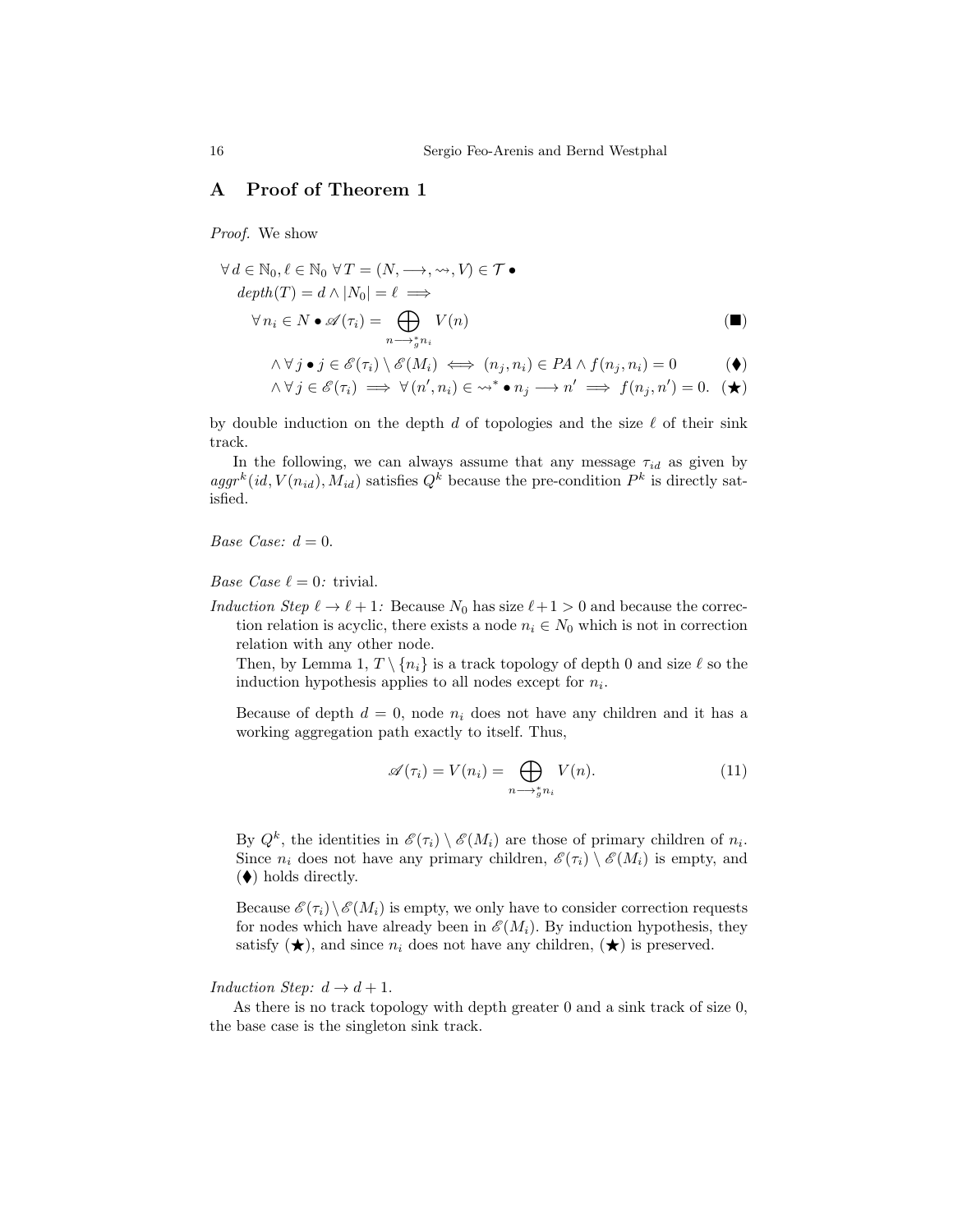*Base Case*  $\ell = 1$ : Let  $n_k$  be the single node on the sink track.

Then messages  $\{\tau_1, \ldots, \tau_{k-1}\}\$  are the messages emitted by the nodes of the topology  $T \setminus \{n_k\}$  of depth d. By induction hypothesis, they satisfy  $(\blacksquare)$ ,  $(\blacklozenge)$ , and  $(\star)$ . In the following, we show that  $n_k$  satisfies  $(\blacksquare)$ ,  $(\blacklozenge)$ , and  $(\star)$ .

Because  $N_0 = \{n_k\}$ , node  $n_k$  has only incoming primary aggregation links thus by  $Q^k$  we have

$$
\mathscr{A}(\tau_k) = V(n_k) \oplus \bigoplus_{\substack{\tau_i \in M_k, \\ (n_i, n_k) \in PA}} \mathscr{A}(\tau_i). \tag{12}
$$

By induction hypothesis, we obtain

$$
\mathscr{A}(\tau_k) = V(n_k) \oplus \bigoplus_{\substack{\tau_i \in M_k, \\ (n_i, n_k) \in PA}} \bigoplus_{n \longrightarrow_{g}^{*} n_i} V(n). \tag{13}
$$

By Definition 4,  $\tau_i \in M_k \wedge (n_i, n_k) \in PA$  implies  $n_i \longrightarrow_f n_k$ . And  $n \longrightarrow_g^* n_i$ ,  $(n_i, n_k) \in PA$ , and  $n_i \longrightarrow_f n_k$  implies  $n \longrightarrow_g^n n_k$  by Definition 6. Furthermore,  $n_k \longrightarrow_g^* n_k$ , thus

$$
\mathscr{A}(\tau_k) = \bigoplus_{n \longrightarrow_{g}^{*} n_k} V(n), \tag{14}
$$

which is  $(\blacksquare)$ .

We show the two directions of  $(\blacklozenge)$  separately.

- $-$  "  $\implies$ ": Let  $j \in \mathscr{E}(\tau_i) \setminus \mathscr{E}(M_i)$ . By  $Q^k$ , the identities in  $\mathscr{E}(\tau_k) \setminus \mathscr{E}(M_k)$ are those of primary children of  $n_k$ . Furthermore, by  $Q^k$ ,  $\tau_j \notin M_k$  and thus  $f(n_i, n_k) = 0$  by Definition 4. Which is the right hand side of  $(\blacklozenge)$ .  $-$  " $\Longleftarrow$ ": Let  $(n_j, n_k) \in PA$  and  $f(n_j, n_k) = 0$ . By  $Q^k$ ,  $j \in \mathscr{E}(\tau_i)$
- We have  $j \notin \mathscr{E}(M_i)$ , because otherwise the primary parent n' of  $n_j$  would have added it by  $Q^k$  and induction hypothesis. By Definition 4, a node does not process its own messages, thus  $(n_j, n') \in PA$  with  $n' \neq n_k$  in contradiction to PA being a forest by Definition 1. Thus the left hand side of  $(\blacklozenge)$  holds.

To see that  $(\star)$  holds for  $n_k$ , let  $n_j$  be a node such that there is a correction request for  $n_j$  sent by  $n_k$  and let  $n'$  be an aggregator of  $n_j$  which is in correction relation to  $n_k$ , i.e.

$$
j \in \mathscr{E}(\tau_k) \land n_j \longrightarrow n' \land (n', n_k) \in \leadsto^*.
$$
 (15)

We distinguish two cases:

- $n' = n_k$ :  $n_j \longrightarrow n'$  and the premise imply  $(n_j, n_k) \in PA$ . By  $Q^k$ , we have  $\tau_j \notin M_m$  and thus  $f(n_j, n_k) = 0$  by Definition 4.
	- Hence  $f(n_j, n') = 0$  as required for  $(\star)$ .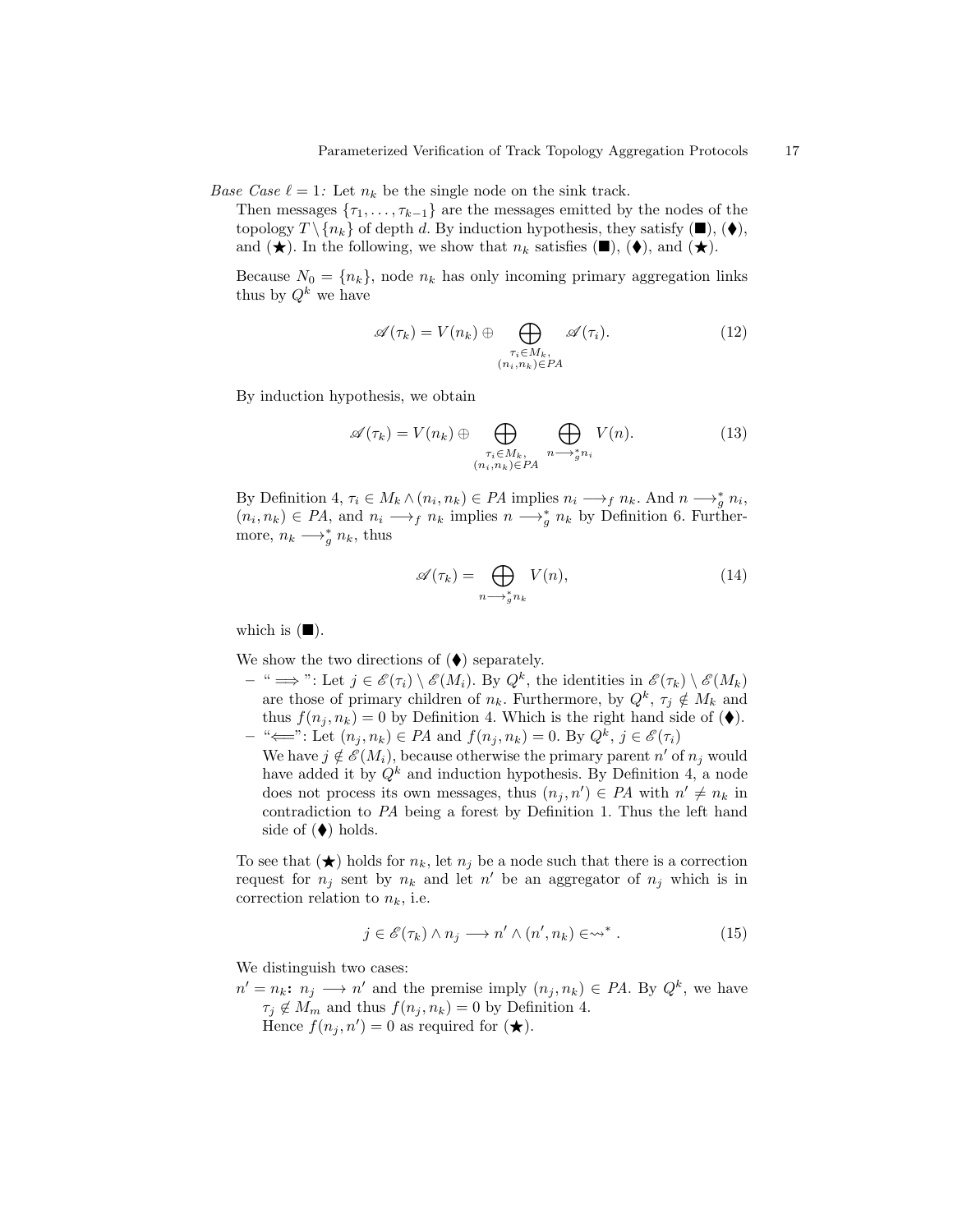$n' \neq n_k$ : Now  $n_j \longrightarrow n'$  implies  $(n_j, n_k) \notin PA$  by Definition 1. Thus  $j \in$  $\mathscr{E}(M_k)$  by  $Q^k$ .

Then there must be some node  $n_p$  which emitted the correction request, i.e. with  $j \in \mathscr{E}(\tau_p)$ , and which is a direct predecessor of  $n_k$  in  $\rightsquigarrow$ , i.e.  $n_p \rightarrow n_k$ . By induction hypothesis, neither  $n_p$  nor any of its predecessors in  $\rightsquigarrow$  had successful communication with  $n_j$ .

By Definition 1,  $(n', n_p) \in \leadsto^*$ , thus in particular  $f(n_j, n') = 0$  as required for  $(\bigstar)$ .

Induction Step  $\ell \to \ell + 1$ : Because  $N_0$  has size  $\ell + 1 > 0$  and because the correction relation is acyclic, there exists a node  $n_i \in N_0$  which is not in correction relation with any other node.

Then, by Lemma 1,  $T \setminus \{n_i\}$  is a track topology of depth  $d + 1$  and size  $\ell$ so the induction hypothesis applies to all nodes except for  $n_i$ . By induction hypothesis, the messages  $\tau_1, \ldots, \tau_k$  except for  $\tau_i$  satisfy  $(\blacksquare)$ ,  $(\blacklozenge)$ , and  $(\star)$ . In the following, we show that  $n_i$  satisfies  $(\blacksquare)$ ,  $(\blacklozenge)$ , and  $(\star)$ .

By  $Q^k$  and induction hypothesis we have

$$
\mathscr{A}(\tau_i) = V(n_i) \oplus \bigoplus_{\substack{\tau_j \in M_i, (n_j, n_i) \in PA \\ \vee (j \in \mathscr{E}(M_i) \wedge n_j \longrightarrow n_i)}} \bigoplus_{n \longrightarrow_{g}^{*} n_j} V(n)
$$
(16)

In the following, we show that

$$
\{n \in N \mid \tau_j \in M_i \land ((n_j, n_i) \in PA \lor (j \in \mathcal{E}(M_i) \land n_j \longrightarrow n_i)) \land n \longrightarrow_g^n n_j\}
$$
  
= 
$$
\{n \in N \mid n \longrightarrow_g^n n_i\}.
$$
 (17)

Then  $(\blacksquare)$  follows:

$$
\mathscr{A}(\tau_i) = V(n_i) \oplus \bigoplus_{n \to \frac{1}{g}n_i} V(n) = \bigoplus_{n \to \frac{1}{g}n_i} V(n). \tag{18}
$$

To show (17), we first consider  $n \in N$  with  $n \longrightarrow_q^+ n_i$  and show that n is in the set on the left hand side. Distinguish the following cases:

- Node  $n_i$  is primary parent of a node  $n_j$  which is responsible for n, i.e.  $n \longrightarrow_g^* n_j \land (n_j, n_i) \in PA \land n_j \longrightarrow_f n_i$ : Then *n* is in the set on the left hand side of (17) because  $\tau_j \in M_i$  by

Definition 4.

- Node  $n_i$  is secondary parent of a node  $n_j$  which is responsible for  $n$ , i.e.  $n \longrightarrow_g^* n_j \wedge (n_j, n_i) \notin PA \wedge n_j \longrightarrow_f n_i$ :

By Definitions 6 and 1, we can conclude that there was no successful transmission between  $n_i$  and its primary parent  $n_m$ . By induction hypothesis, node  $n_m$  requests a correction, thus  $j \in \mathscr{E}(\tau_m)$ .

Since  $n \longrightarrow_q^+ n_i$ , there must be a path in  $\sim$  from  $n_m$  to  $n_i$ . By  $Q^k$  and by Definition 4, we have  $j \in \mathscr{E}(M_i)$ . Thus n is in the set on the left hand side of (17).